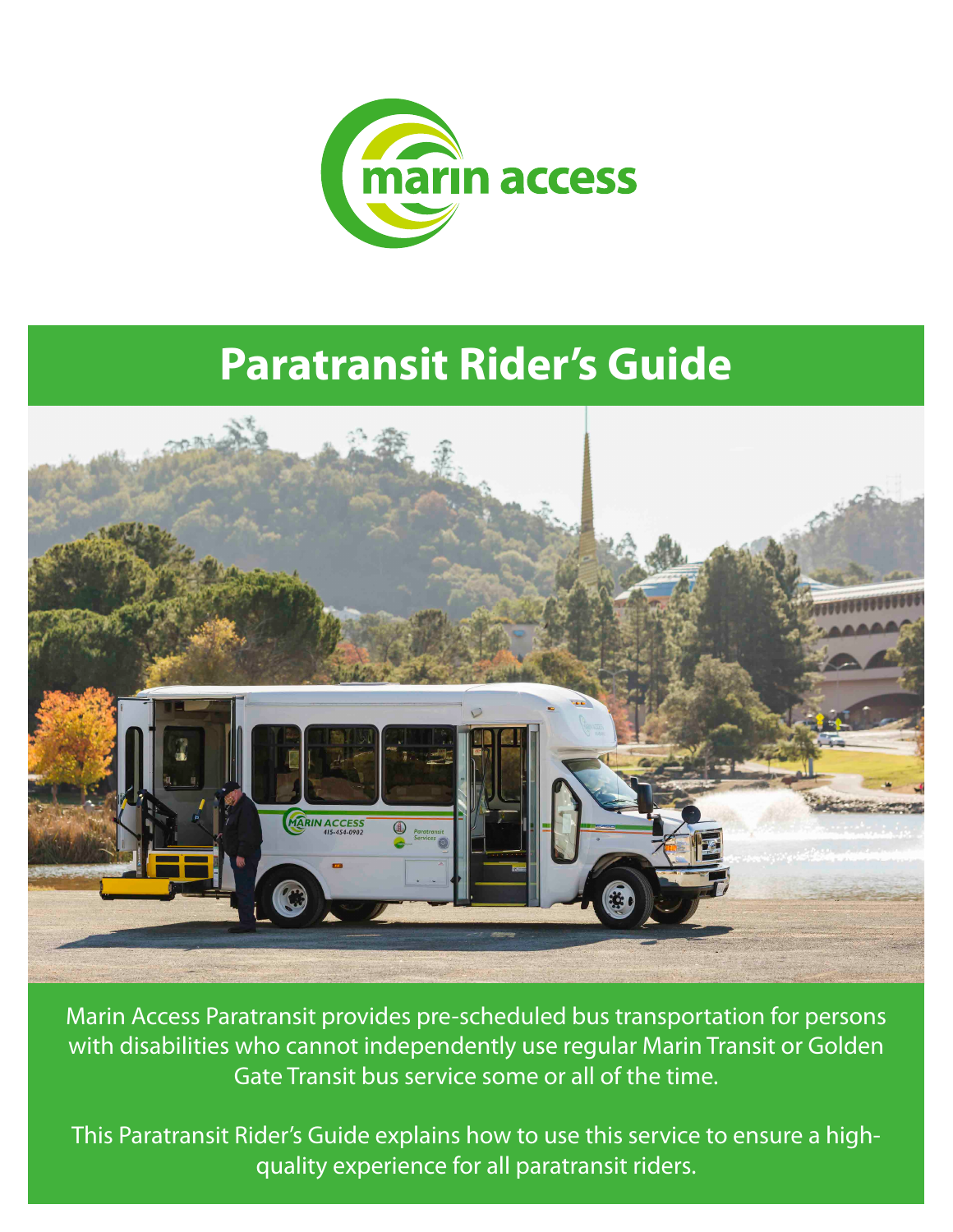

Copies of all documents are available in accessible formats upon request. You may request them by calling the Travel Navigators at (415) 454-0902.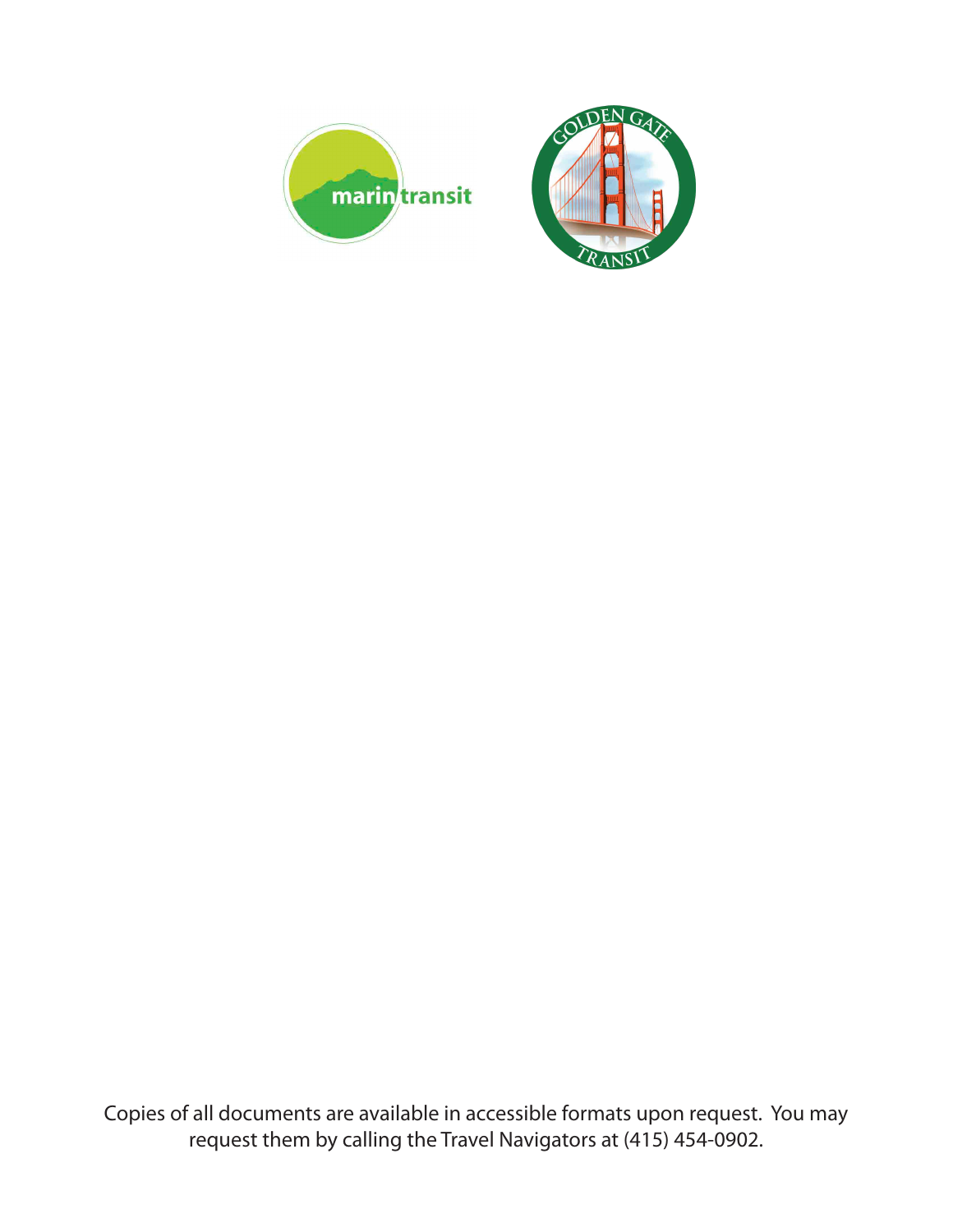# **Table of Contents**

| Americans with Disabilities Act Complaint Procedure and Designation of Coordinator 27 |  |
|---------------------------------------------------------------------------------------|--|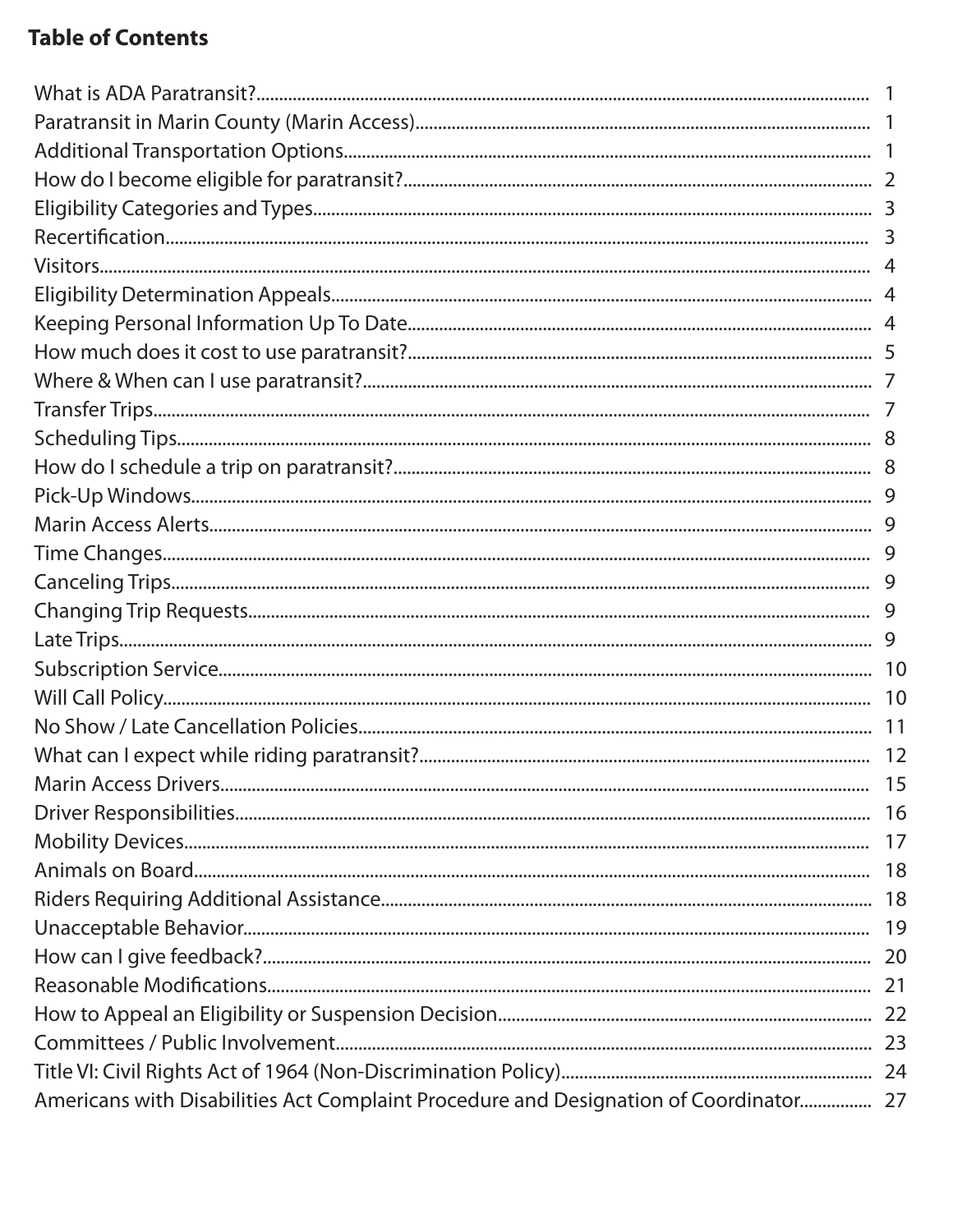# **What is ADA Paratransit?**

The Americans with Disabilities Act (ADA) was signed into federal law in 1990. It prohibits discrimination against persons with disabilities in the areas of employment, public accommodations, private services, telecommunications, and public services such as transit.

The ADA requires all public transit operators to provide an equivalent service to eligible individuals whose disabilities prevent them from using accessible, lift-equipped public transit. This service, called "paratransit" is required by the ADA to be "complementary" to fixed-route public transit service. By complimentary, the ADA means that paratransit operates at similar times and in similar areas as public transportation (defined by the ADA as a minimum of three-quarters of a mile on either side of existing public non-commute fixed-route transit).

# **Paratransit in Marin County (Marin Access)**

The Marin County Transit District (Marin Transit) is responsible for the provision of local paratransit service within Marin County. Golden Gate Transit is responsible for the provision of regional paratransit services, which is regional service that crosses county lines between Marin, Sonoma, San Francisco and Contra Costa counties.

Marin Access Paratransit is a combined effort of both Marin Transit and Golden Gate Transit to offer a single point of contact for all paratransit trips that begin or end in Marin County or pass through Marin from one neighboring county to another (i.e. Santa Rosa to San Francisco). This joint effort allows for seamless travel within Marin County and beyond. This guide is designed as a tool to help you, the rider, get the most benefit from the services provided by Marin Access.

# **Additional Transportation Options & Resources**

There are additional transportation options and resources available to our riders that may be more suitable for specific trips. See below for more detail.

| <b>Option</b>                                             | <b>Detail</b>                                                                                                                                                                                                                                                                                                                                 | <b>Where Can I Find More Detail?</b>                                                    |
|-----------------------------------------------------------|-----------------------------------------------------------------------------------------------------------------------------------------------------------------------------------------------------------------------------------------------------------------------------------------------------------------------------------------------|-----------------------------------------------------------------------------------------|
| <b>Fixed Route</b><br><b>Buses</b>                        | Public bus service that operates on a fixed<br>schedule and route. All Marin Transit and<br>Golden Gate Transit vehicles are fully accessible.                                                                                                                                                                                                | Visit: www.marintransit.org<br>www.goldengatetransit.org<br>Dial: 511 or (415) 455-2000 |
| <b>Marin Access</b><br><b>Travel</b><br><b>Navigators</b> | Marin Access Travel Navigators are available to<br>review your transportation options for getting<br>around Marin and beyond and can walk you<br>through program eligibility requirements and<br>application processes. Travel Navigators are<br>available in-person, via phone or email, or at<br>satellite hours at locations across Marin. | Call: (415) 454-0902<br>Email: travelnavigator@<br>marinaccess.org                      |
| <b>Travel</b><br><b>Training</b>                          | With Travel Training, you can learn about your<br>transit options and get in-person instruction on<br>how to ride the public bus system.                                                                                                                                                                                                      | Call: (415) 454-0902<br>Email: travelnavigator@<br>marinaccess.org                      |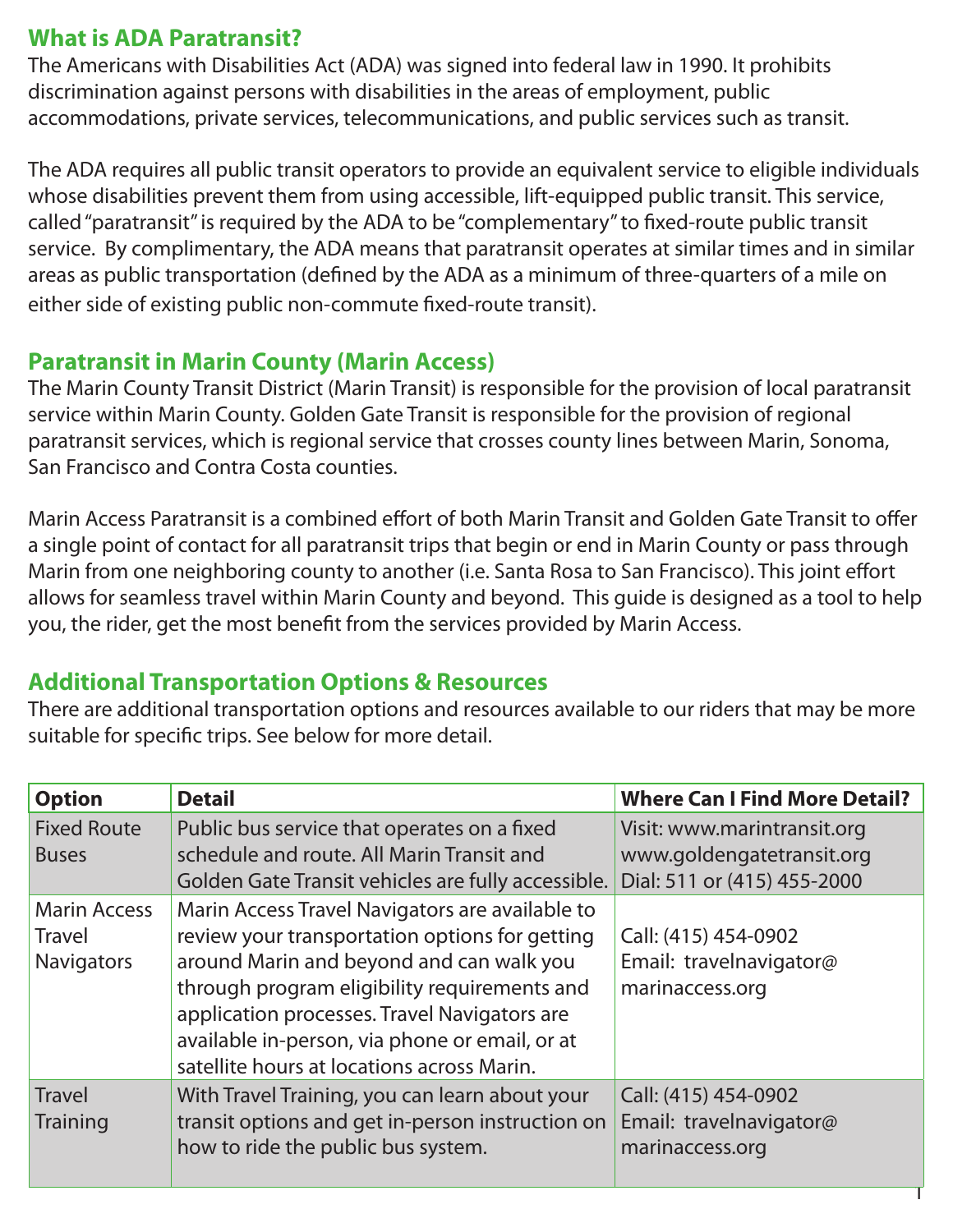| <b>Option</b>                                         | <b>Detail</b>                                                                                                                                                                  | <b>Where Can I Find More Detail?</b>                               |
|-------------------------------------------------------|--------------------------------------------------------------------------------------------------------------------------------------------------------------------------------|--------------------------------------------------------------------|
| Catch-A-Ride                                          | Subsidized taxi service for eligible Marin<br>residents.                                                                                                                       | Call: (415) 454-0902<br>Email: travelnavigator@<br>marinaccess.org |
| STAR / TRIP<br>Volunteer<br><b>Driver</b><br>Programs | Volunteer driver reimbursement programs that<br>provide mileage reimbursement for eligible<br>riders to pass on to the driver(s) of their choice.                              | Call: (415) 454-0902<br>Email: travelnavigator@<br>marinaccess.org |
| <b>Marin Transit</b><br>Connect                       | On-demand accessible service in Marin County<br>within 2.5 square miles of all Marin SMART<br>stations. Marin Access riders are eligible for a<br>\$3 flat fare for all trips. | Call: (415) 454 -0902<br>Email: connect@marintransit.org           |

# **How do I become eligible for paratransit?**

ADA regulations require transit providers to conduct an eligibility determination process that strictly limits eligibility for complementary paratransit service to individuals who are not able to use accessible fixed route services due to a disability.

Before using the Marin Access paratransit service, prospective riders must apply for and be found eligible for paratransit service. At Marin Access eligibility determinations are made by the Travel Navigator team.

- » Eligibility determinations can take up to 21 days from the time a complete application is received (though in most cases it is determined much sooner).
- » The application requires that a licensed professional (doctor, therapist, social worker, etc.) verify the applicant's disability or health related condition that prevents them from independently using accessible fixed-route transportation. Within the 21 day period, Marin Access may follow up with you, your physician, or an appropriate third party professional to validate your disabilities and functional limitations.
- » Incomplete applications can delay the process, so be sure to fill out your application completely to avoid any delay.
- » Once you are found eligible you will receive a letter informing you of this determination and outlining any conditions of eligibility. You are then certified as eligible to ride paratransit anywhere in the United States.

For questions about this process or to request an application, contact:

#### **Marin Access Travel Navigators**

415-454-0902 | travelnavigator@marinaccess.org | www.marinaccess.org/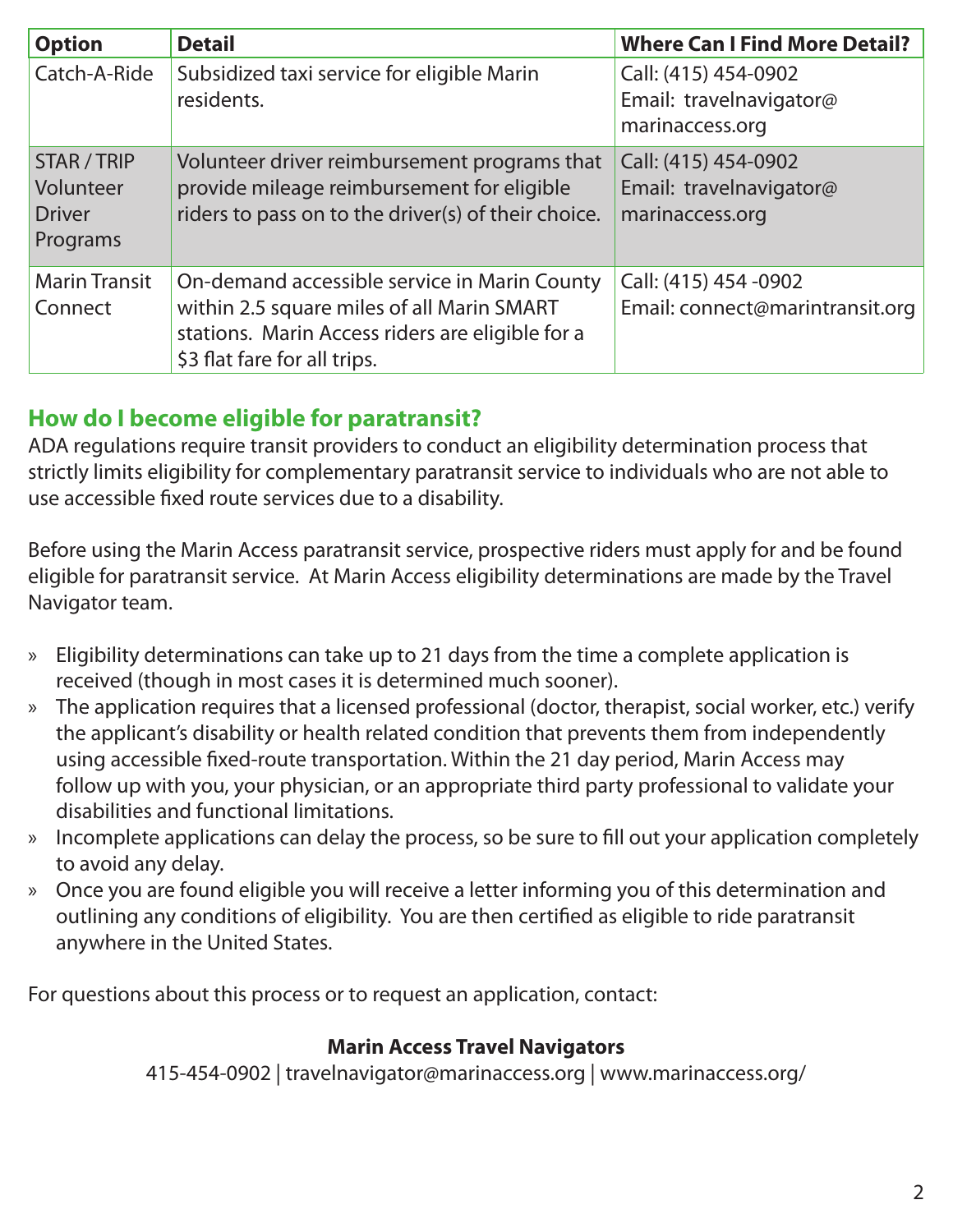# **Eligibility Categories and Types**

There are three eligibility categories and three types of eligibility:

#### **Categories**

In order to become eligible, you must qualify under one or more of the following ADA eligibility criteria:

| <b>Category</b> | <b>Description</b>                                                                                        | <b>Details</b>                                                                                                                                                                                                                                                              |
|-----------------|-----------------------------------------------------------------------------------------------------------|-----------------------------------------------------------------------------------------------------------------------------------------------------------------------------------------------------------------------------------------------------------------------------|
|                 | A person cannot navigate<br>the transit system without<br>assistance due to a disability.                 | You are unable to independently board, ride, or exit<br>an accessible Golden Gate Transit or Marin Transit<br>fixed-route bus, or similar transit vehicle, because of<br>your disability.                                                                                   |
|                 | A person with a disability<br>who requires an accessible<br>vehicle or stop when one is not<br>available. | You are able to independently board, ride, and exit<br>an accessible bus, but accessible equipment has<br>not been assigned to your route, or a lift cannot be<br>deployed at your stop. Please note: All Golden Gate<br>Transit and Marin Transit buses are lift-equipped. |
| III             | A person who is unable to<br>reach the transit stop due to a<br>disability.                               | You are unable to travel to or from a transit stop<br>because of your disability.                                                                                                                                                                                           |

#### **Types**

Your eligibility type determines what kinds of trips you may take:

| <b>Eligibility Type</b>                              | <b>Rider Description</b>                                                                                                                                                                                                                                                                                                                                                                                                                       |
|------------------------------------------------------|------------------------------------------------------------------------------------------------------------------------------------------------------------------------------------------------------------------------------------------------------------------------------------------------------------------------------------------------------------------------------------------------------------------------------------------------|
| Unconditional<br>eligibility (all trips)             | You are unable to use the fixed route service under any conditions.                                                                                                                                                                                                                                                                                                                                                                            |
| Conditional eligibility<br>(some trips)              | You can use the fixed route service in specific situations, such as a fixed<br>route with a close and accessible stop. However, if a stop is too far or is<br>inaccessible, this rider may qualify for paratransit. It is important that<br>the conditions of your eligibility be clearly defined and understood by<br>both the rider, the person making the eligibility determination, and the<br>reservationists/schedulers and dispatchers. |
| Temporary eligibility<br>(defined period of<br>time) | You only require paratransit for a limited period of time. For example, while<br>recovering from a surgery or other temporary life event.                                                                                                                                                                                                                                                                                                      |

# **Recertification**

Recertification of eligibility is required every three years (less with a temporary disability). However, at Marin Access we understand that some conditions do not change over time. Thus, we offer an abbreviated recertification process for those individuals whose condition is unlikely to change over time.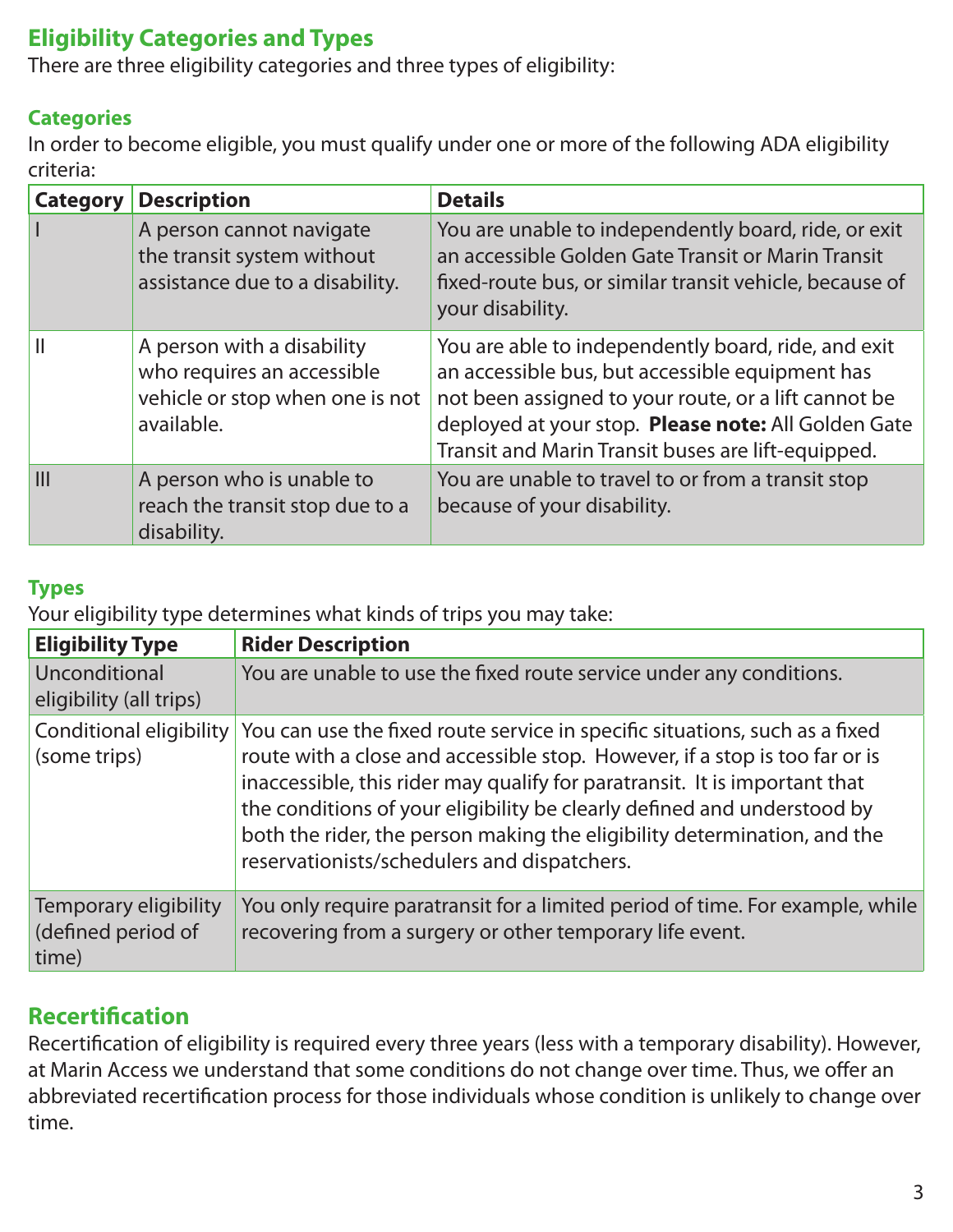To qualify for the abbreviated recertification process, you must have a licensed professional verify that your disability or health related condition that prevents you from riding fixed-route transit is not likely to change over time. To do so, the licensed professional will need to sign the Marin Access ADA Paratransit Application section "Verification of Permanent Condition." With this statement in our files, we will send out a short form for you to fill out and return to us every three years. The short form asks if you wish to remain in the program and provides an opportunity for you to share any updates to your contact information and/or changes in your disability or health-related condition.

# **Visitors**

You do not need to be a resident of Marin County to use Marin Access. If you have been certified to use paratransit in any of the nine Bay Area counties, Marin Access will be able to provide your ride after checking the Regional Eligibility Database and confirming that your eligibility is current.

ADA-eligible visitors from outside the Bay Area may also use Marin Access paratransit service for any combination of 21 days of service during any 365-day period beginning with the visitor's first use of the service. Visitors do not need to re-certify in Marin during this 21-day period but must be able to show proof of a disability. Please call a Travel Navigator for more information at (415) 454- 0902.

Conversely, once you are certified to use ADA paratransit in Marin County, you are also eligible to receive paratransit services in other cities and states. We suggest you contact the transit agency in the city to which you plan to travel prior to your trip. They will give you information about trip scheduling, fares, and operating times.

# **Eligibility Determination Appeals**

If you apply for ADA paratransit eligibility and receive a determination that you do not qualify for paratransit or are only conditionally eligible for the service, you may appeal this decision and have it reviewed by a panel. Your determination letter will explain the reason(s) for the conditions or denial of eligibility and explain the procedure to follow if you would like to appeal the decision. (see "How to Appeal an Eligibility or Suspension Decision" on page 22)

# **Keeping Personal Information Up To Date**

It is very important that you keep your personal information up to date. Call Marin Access at (415) 454-0902 if there is a change in the following:

- » Your address or telephone number (including cell phones)
- » Your emergency contact's name or telephone number
- » The type of mobility device you are using
- » Changes to your disability or health-related condition
- » Whether or not you need a Personal Care Attendant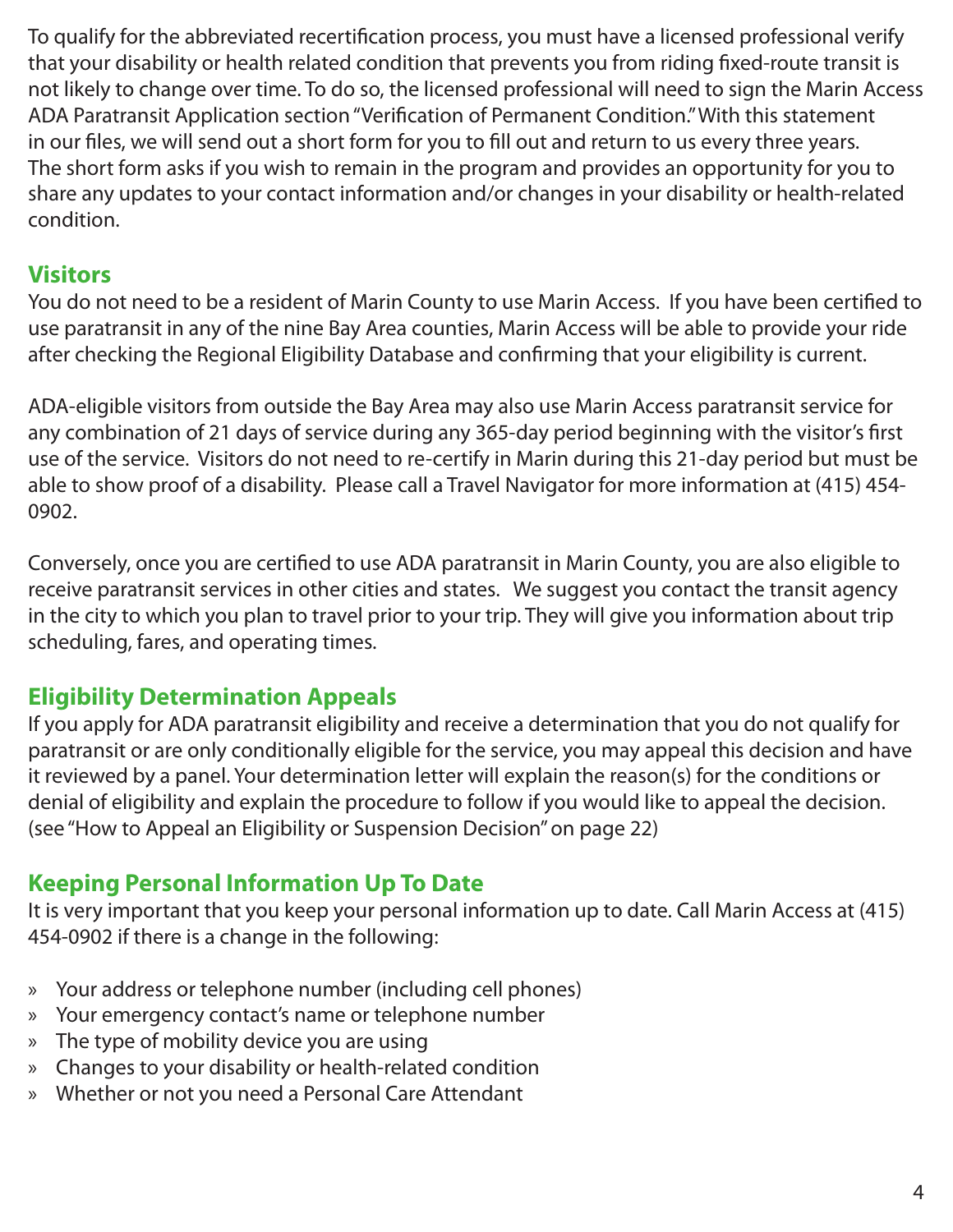# **How much does it cost to use paratransit?**

#### **Local Fares**

A local trip on Marin Access in one that remains within Marin County. Exact fare is payable at time of boarding. Drivers do not carry change.

| <b>Trip Type</b>                            | <b>Description</b>                                                                                                                                                                                   | <b>Fare</b> |
|---------------------------------------------|------------------------------------------------------------------------------------------------------------------------------------------------------------------------------------------------------|-------------|
| One-Way Trip                                | Travel within the paratransit service area within Marin County                                                                                                                                       | \$3.00      |
| <b>Extended Trip</b>                        | Trips outside of the service area, but remaining within Marin<br>County                                                                                                                              | \$3.00      |
| Will Call Trip (less<br>than 2-hour notice) | A local trip where the passenger is not ready for his/her<br>scheduled pick-up and calls to have Marin Access send out a<br>second vehicle                                                           | \$3.00      |
| Will Call Trip (more<br>than 2-hour notice) | A local trip where the passenger alerts Marin Access two or<br>more hours in advance of return trip that they will not be ready<br>for their scheduled pick-up and calls to reschedule a return trip | \$3.00      |

#### **Regional Fares**

Regional trips on Marin Access are trips that begin in one county and end in another (either originating, terminating or passing through Marin). One-way regional paratransit fares are based on a system of zones. The exact fare depends upon the length of the trip and the fare zone (zones 1 – 7) in which it begins and ends. These zones are the same ones used by Golden Gate Transit for their regional fixed-route transit fares.

Consistent with ADA regulations, regional ADA paratransit fares are no more than twice the full adult cash fare for comparable travel on a Golden Gate Transit bus. More detail on regional fares can be found by visiting http://goldengatetransit.org/fareprograms/#Paratransit.

Regional trips will not go beyond the ADA mandated 3/4 mile service area in Marin County. Through agreements with neighboring paratransit operators, rides do extend beyond the ADA service area in San Francisco. The additional fares for these trips varies and are set by the adjoining operator. Marin Access does not provide extended service in Sonoma County or the East Bay. Trips beyond the service area will require a transfer-trip (see page 7 for more information about transfer trips).

#### **Fares for Companions and Personal Care Attendants**

Per ADA regulations, every rider is allowed one companion rider and/or one Personal Care Attendant (PCA).

- » PCAs ride free of charge; companion riders (non-PCAs) pay the same fare as eligible riders.
- » Companion riders and PCAs must be traveling to and from the same location as the rider.
- » Companion riders do not need to be eligible for the service.
- » Additional companion riders (in excess of one) are allowed if there is space available on board the vehicle.
- » Riders should alert their scheduler if they are traveling with a PCA or companion(s) at the time of booking.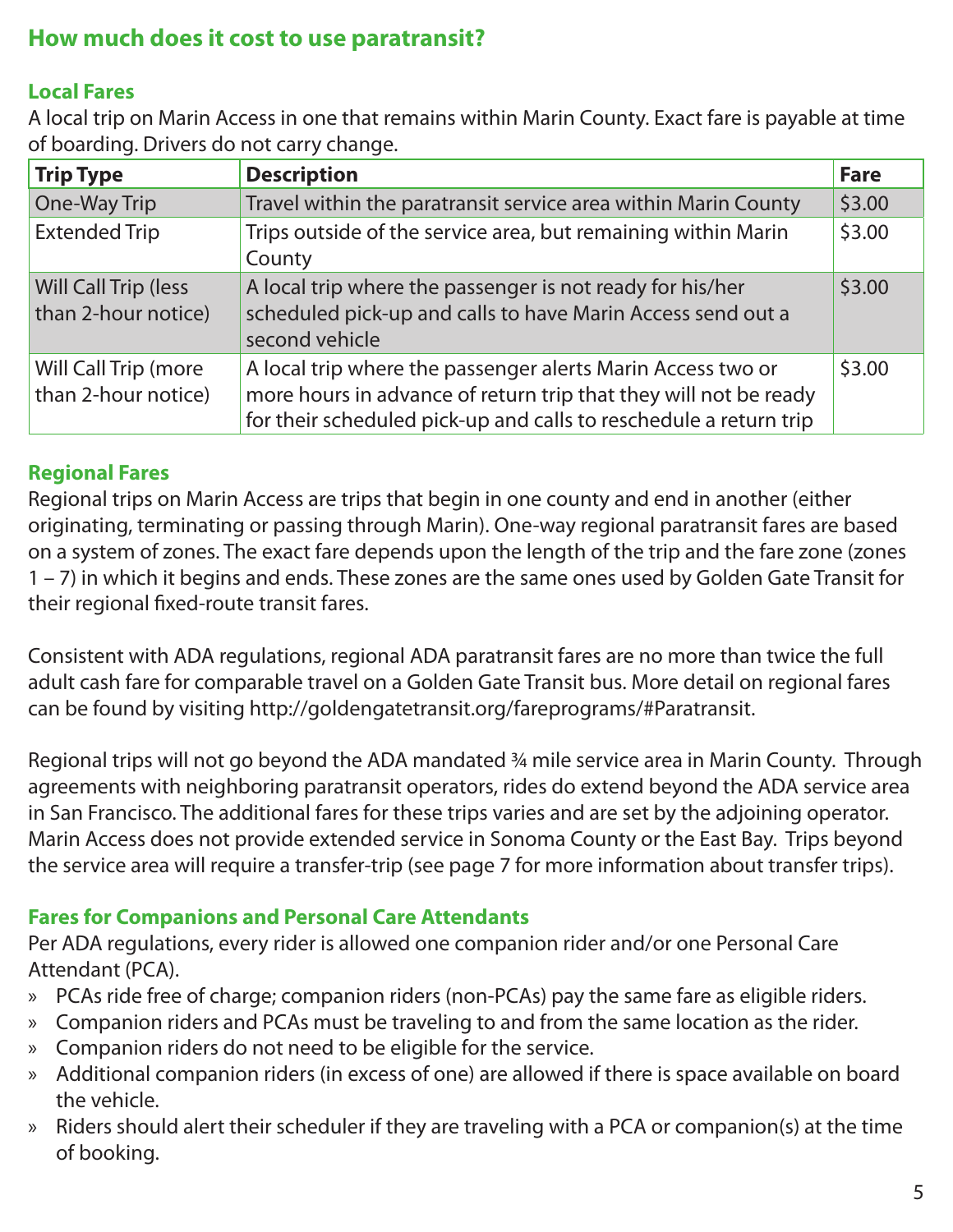#### **How to Pay**

Riders can pay for their trips by cash or through the Marin Access Passenger Portal Payments system. Drivers will collect the fare as you board the vehicle. Exact fare is required at time of boarding. Drivers do not carry change.

#### **Paying Round-Trip**

For your convenience, you may pay for your entire trip at the time of boarding for your first ride. The driver will issue you a round-trip ticket when doing so. This ticket will be used for your ride home later in the day. Be sure not to lose this ticket as you will need it to board the vehicle for your return trip. **Round-trip tickets are good only for the day in which they are issued and are non-refundable**.

#### **Checks**

Checks are not accepted for trips remaining within Marin County (local trips) but are accepted for regional rides extending beyond Marin County. If you will be filling out your check in advance, be sure to confirm the fare for your rides with your scheduler at the time of booking.

There is a \$25.00 charge for returned checks. If your check is returned, you forfeit the right to pay by check for six months. After two returned checks, a rider permanently forfeits the right to pay by check.

#### **Marin Access Passenger Portal Payments**

Riders can add value in their Marin Access Passenger Portal account that allows for pre-payment of paratransit fares. You must have a Marin Access Passenger Portal account to use this feature. To add value to your account click the "Payment" link on the left-hand side of the site. When adding value, if a transaction is successful, the value is added immediately and can be used to book trips.

Visit www.marintransit.org/marin-access-passenger-portal for more information.

#### **Receipts**

If you need a receipt for your trip, ask the driver at the time of boarding. If you need a printout of your rides over a given period, please contact the scheduling office at (415) 454-0902.

#### **Subsidies for Low-Income Riders**

Marin Transit is pleased to offer a Low-Income Fare Assistance Program for eligible persons in need. Funded by Marin County's Measure B (vehicle registration fee), this program provides a fare subsidy for Marin Access programs. For more information about this program, contact the Marin Access Travel Navigators at (415) 454-0902 or visit https://marintransit.org/lifa.

Fare assistance offered through the Low-Income Fare Assistance Program is non-refundable, nontransferable and has no cash value.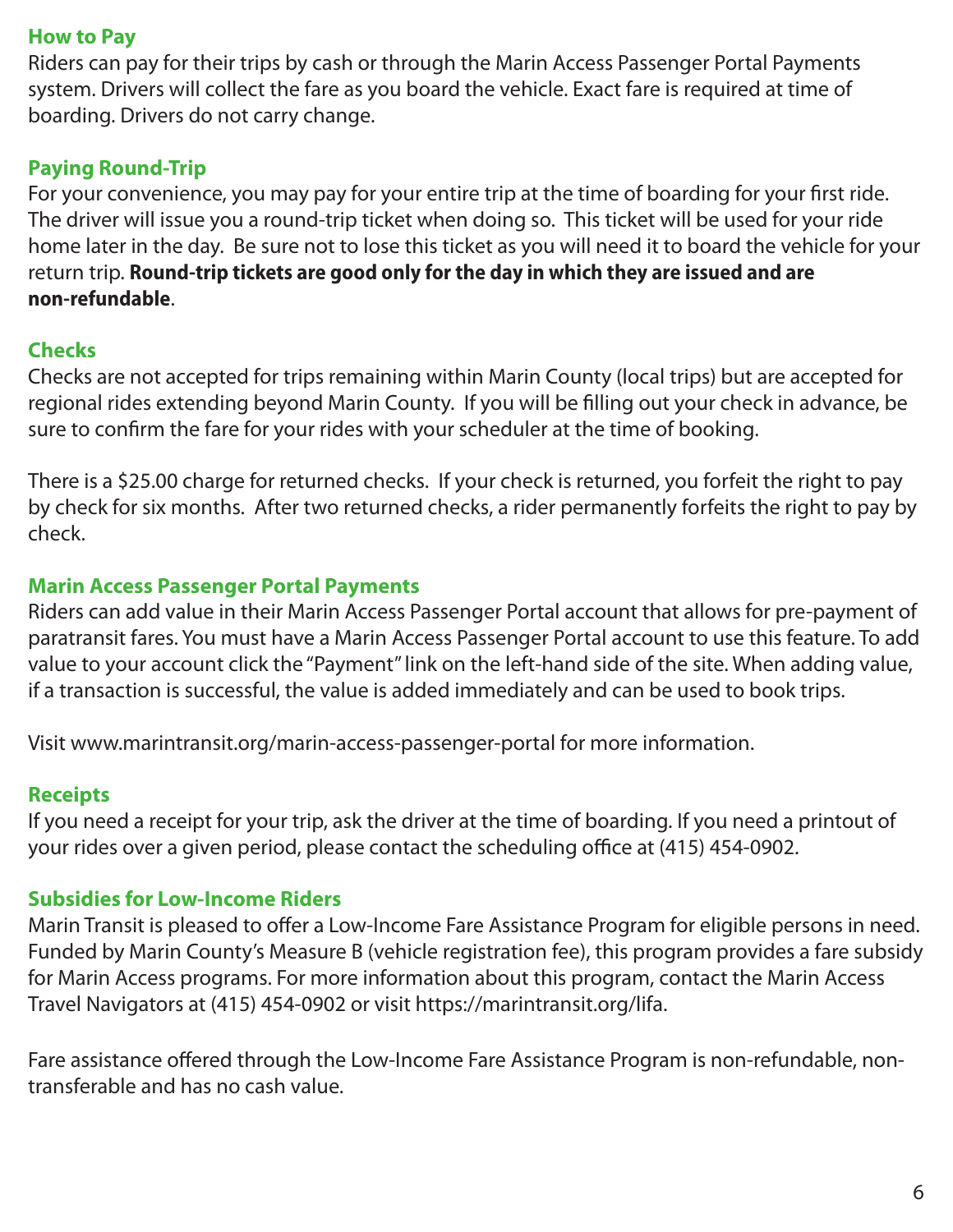# **Where & When can I use paratransit?**

Paratransit is available in the same service areas and during the same hours of operation as the rest of the transit system. Your trip request will always be fulfilled if your trip starts and ends within 3/4 of a mile of an existing non-commute bus route during the same service hours. The types of paratransit services offered by Marin Access are described below.

| <b>Service Type</b>                    | <b>Service Area</b>                                                                                                                   | <b>Description</b>                                                                                                                                                                                                                                                                                                                                                                                                                                                                                              |
|----------------------------------------|---------------------------------------------------------------------------------------------------------------------------------------|-----------------------------------------------------------------------------------------------------------------------------------------------------------------------------------------------------------------------------------------------------------------------------------------------------------------------------------------------------------------------------------------------------------------------------------------------------------------------------------------------------------------|
| <b>ADA</b><br>Complementary<br>Service | Trips within $\frac{3}{4}$ mile of<br>existing bus routes                                                                             | • ADA complementary paratransit operates during<br>the same hours and days of the week as local and<br>regional fixed-route, non-commute bus services.                                                                                                                                                                                                                                                                                                                                                          |
| <b>Extended Trips</b>                  | Trips beyond the ADA<br>complementary service<br>area in Marin County                                                                 | • Requests for trips outside of the ADA<br>complementary service area will be placed on<br>stand-by status until a scheduler can confirm<br>availability.<br>• A Marin Access scheduler will call you the day<br>before your requested ride to confirm whether the<br>trip is available. If it is, the scheduler will let you<br>know your pick-up window and fare.                                                                                                                                             |
| <b>Transfer Trips</b>                  | <b>Trips beyond Golden</b><br><b>Gate Transit's</b><br>paratransit service<br>area that connect to<br>another paratransit<br>operator | • Tell Marin Access of your complete travel needs at<br>least two days prior to the date of travel so that we<br>can coordinate with the transferring agency.<br>• It is Marin Access policy to drop-off passengers<br>at a transfer point where they may have to wait<br>for the other provider. If you cannot wait alone, it<br>is suggested that you bring someone to assist you<br>while you wait.<br>• You will need to pay the connecting paratransit<br>agency a separate fare for the trip it provides. |

# **Transfer Trips**

If your trip requires a transfer to another agency, Marin Access will drop you off at a defined transfer point and depart, whether or not the neighboring agency's vehicle has arrived to pick you up. Marin Access will assist in coordinating the connections for each portion of your trip. Contact scheduling 48 hours prior to your trip to allow time for transfers to be arranged.

If you are delayed and will be late for a transfer trip returning to the Marin Access service area, notify us as soon as possible. Every effort will be made to coordinate a trip home with the connecting agency.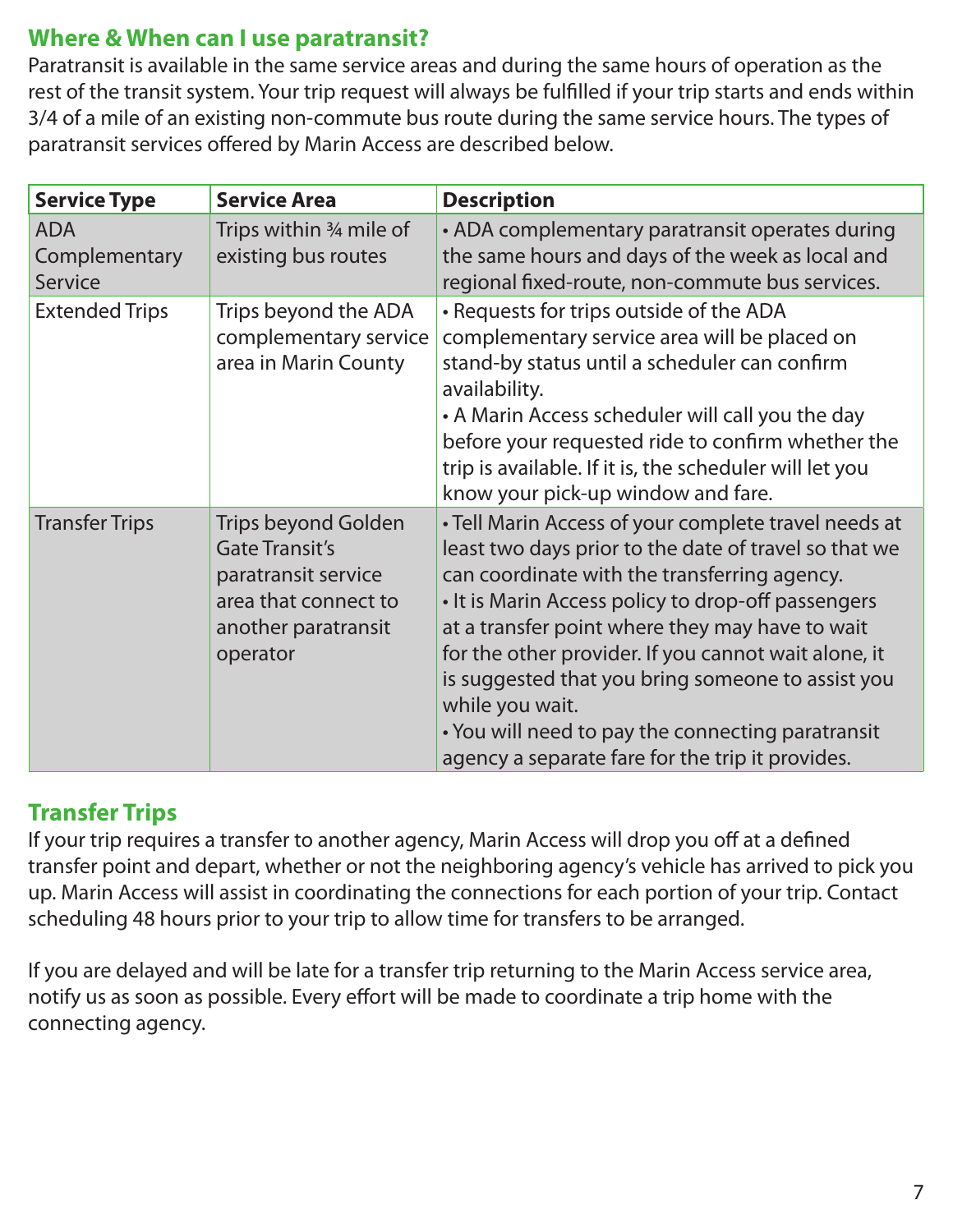# **How do I schedule a trip on paratransit?**

#### **Ride Scheduling**

When scheduling a trip, please be prepared to give the scheduler the following information for each leg of the trip:

- 1. Your name.
- 2. The day and date you would like transportation.
- 3. Your pick-up address.
- 4. Your destination address.
- 5. The name of the location if the location is a business, medical office or shopping center.
- 6. The time you need to be at your destination OR when you would like to be picked up.
- 7. Whether you will be using a mobility device and/or will need to use the lift to board.
- 8. If you are traveling in a wheelchair, we need to know if it is manual, motorized or a scooter (three- or four-wheeled mobility device). Please note if your wheelchair or scooter is "oversized" (larger than 48 inches long by 30 inches wide) and/or you will need to recline during transport.
- 9. Whether you will be traveling alone or with someone else. If you will be accompanied by a companion or personal care assistant, we need to know whether that person(s) will have any special needs.
- 10.The telephone number of the destination when it is available and/or a cell phone number that you can be reached at while at your destination.

#### **Marin Access Passenger Portal**

The Marin Access Passenger Portal allows you to have complete control over your transportation experience online, including trip management and trip booking. Passengers or their designated delegates, including friends or family members, can use this userfriendly web portal to:

- » Book and manage trips online
- » Review and manage account information and account balance
- » View updates from Marin Access
- » Adjust Marin Access Alert Settings
- » Add money to your account for cashless payment

Visit https://booking.marinaccess.org and use your Marin Access ID or full name and date of birth to register for an account.

# **Scheduling Tips**

- » Trip reservations are accepted as far ahead as seven (7) days prior to the trip and up until the scheduling department closes at 5 pm on the night before the trip.
- » Schedule your trip by calling (415) 454- 0902. When calling from outside Marin County, dial toll-free at: (800) 454-0902.
- » Due to limited capacity, priority must be given to trips that are mandated by the ADA. If your trip is outside the service area or service times required by the ADA, your trip request will be on "standby" until a scheduler calls you back to confirm or deny your request.

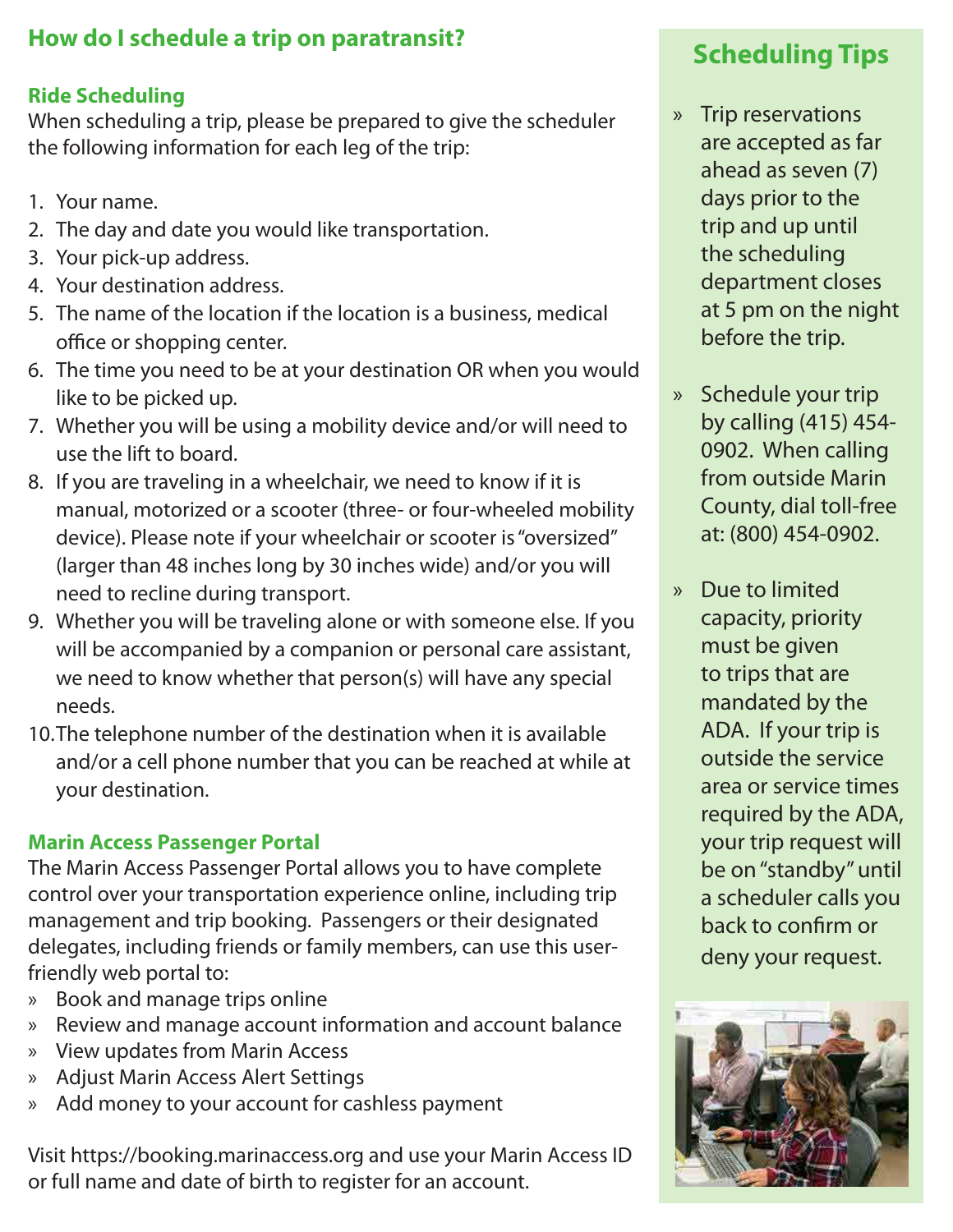# **Pick-Up Windows**

At the time you call, you will be given a 30-minute window for your pick-up. This window is based on the time you would like to arrive at your destination or when you would like to be picked up. You are expected to be ready to board the vehicle when the driver arrives at any point within this window.



#### **Marin Access Alerts**

Marin Access Alerts are available for all riders. These alerts notify you about upcoming trips and your account balance directly from our automated service. You can receive notifications by: » Email

- » Text message, or
- » Phone call

Call a Travel Navigator at (415) 454-0902 or sign into the Marin Access Passenger Portal to update your notification preferences.

# **Time Changes**

Occasionally, trip cancellations or additions will cause your pick-up time to be adjusted. If changes to your ride occur after scheduling, Marin Access will call you to discuss your adjusted pick-up time.

# **Canceling Trips**

Please cancel trip reservations at least one day in advance whenever possible. For your convenience, a 24-hour cancellation "hotline" can be reached at: (415) 454-0902

A cancellation made less than 2 hours prior to the scheduled pick-up will be recorded as a late cancellation. Repeated failure to cancel a scheduled ride with at least 2 hours advance notice can lead to suspension of service (see "No Show / Late Cancellation Policy" on page 11).

# **Changing Trip Requests**

When making a change to a scheduled pick-up, call the reservation line at (415) 454-0902 to make the change at least one day prior to the scheduled pick-up. Marin Access will make a good faith effort to accommodate requests for same-day changes but cannot guarantee that all changes can be made.

# **Late Trips**

# **What if I Am Late for My Scheduled Ride?**

If you find yourself running late, call Marin Access as soon as possible. The scheduling and dispatch team will try to adjust the schedule to accommodate you.

Marin Access drivers are only allotted five minutes to make their pick-ups. If you are not ready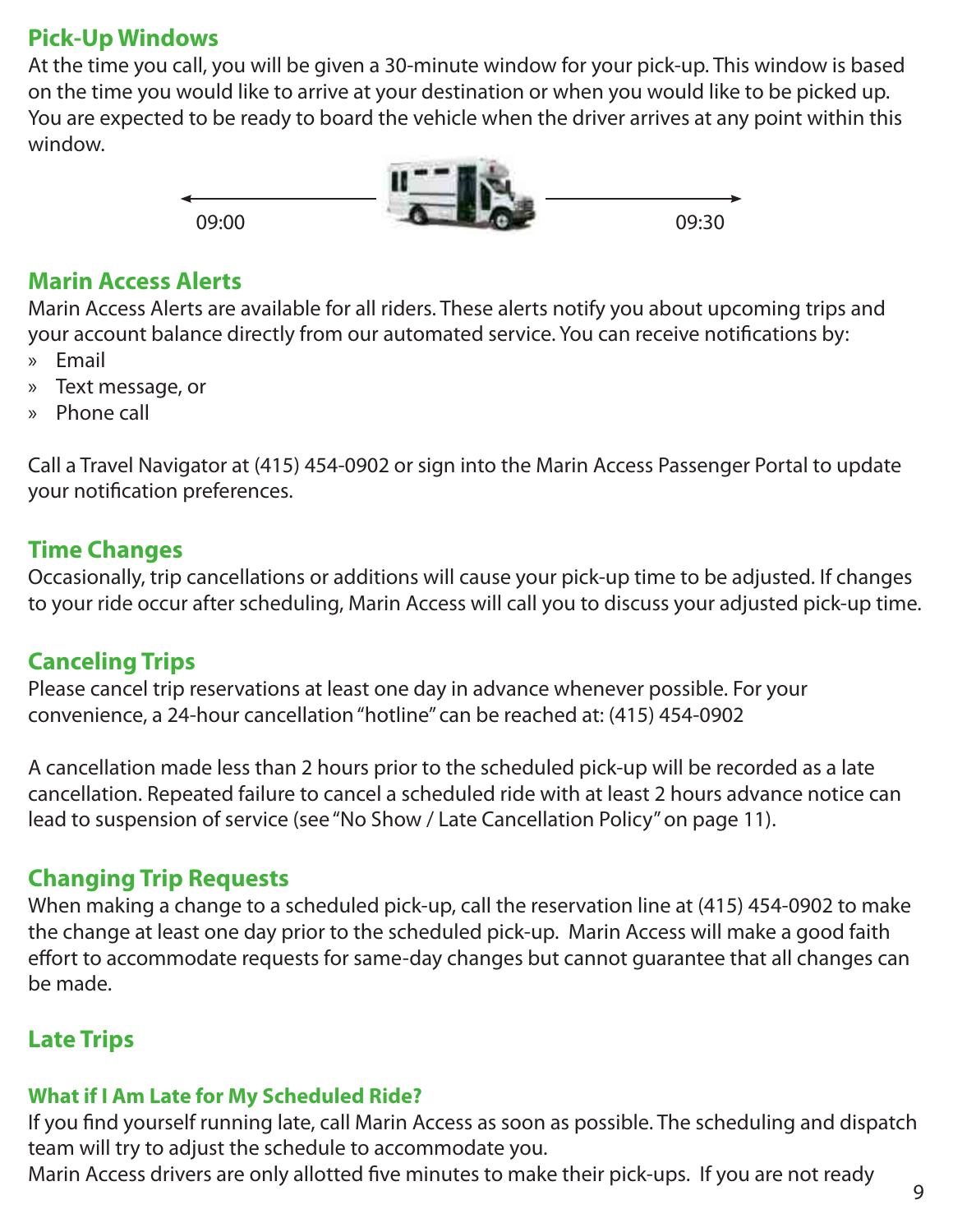to leave within five minutes of the vehicle's arrival, the driver may have to leave without you in order to be on time for the next passenger. Our ability to dispatch a second vehicle is based upon availability. If a second vehicle must be dispatched to pick you up, this becomes a "will call" trip.

#### **What if Marin Access is Late Picking Me Up?**

Many factors affect the on-time performance of Marin Access vehicles. These include traffic and weather conditions. If Marin Access Paratransit finds it will be unable to meet your scheduled pick-up time by 15 minutes or more, Marin Access scheduling staff will endeavor to call and notify you. For this reason, when scheduling your ride, it is important to provide a phone number (if one is available) where you can be reached at each of your pick-up locations. Marin Access Alerts keep you up to date on the status of your trip, see page 9 to learn more.

# **Subscription Service**

Subscription Service is limited to riders traveling to the same place at the same time at least once a week for a minimum period of four weeks. Once a subscription has been set up, Marin Access will continue to provide the ride without the need for you to make an individual reservation for each trip. Subscription service is not available for regional trips.

It is important to remember to cancel your subscription ride when you are unable to attend. Failure to do so could result in suspension under Marin Access' no show policy (see page 11). If suspended for multiple no-shows, you will not be allowed to use the subscription ride service for a period of at least two (2) months. Reinstatement of subscription rides is at the discretion of Marin Transit and will require a review of your standing with regards to our no-show policy

The ADA states that no more than half of all rides taking place at one time can be reserved as subscription rides. If there is no immediate space for your subscription ride request, you may be put on a waiting list. While you are on the waiting list, you can make individual reservations for each day's trips in the normal fashion.

You may request a subscription ride by calling the Marin Access Paratransit Scheduling office at (415) 454-0902.

# **Will Call Policy**

If you are not ready at the time of your pick-up for your return trip, you will be placed on "will call." Once you are ready, it is your responsibility to notify Marin Access and then remain at your pickup point until a vehicle can be dispatched to you. Be aware that it may be some time before we are able to send another bus to pick you up – all our vehicles may already be scheduled to pick-up other riders and may not be readily available to detour to pick you up.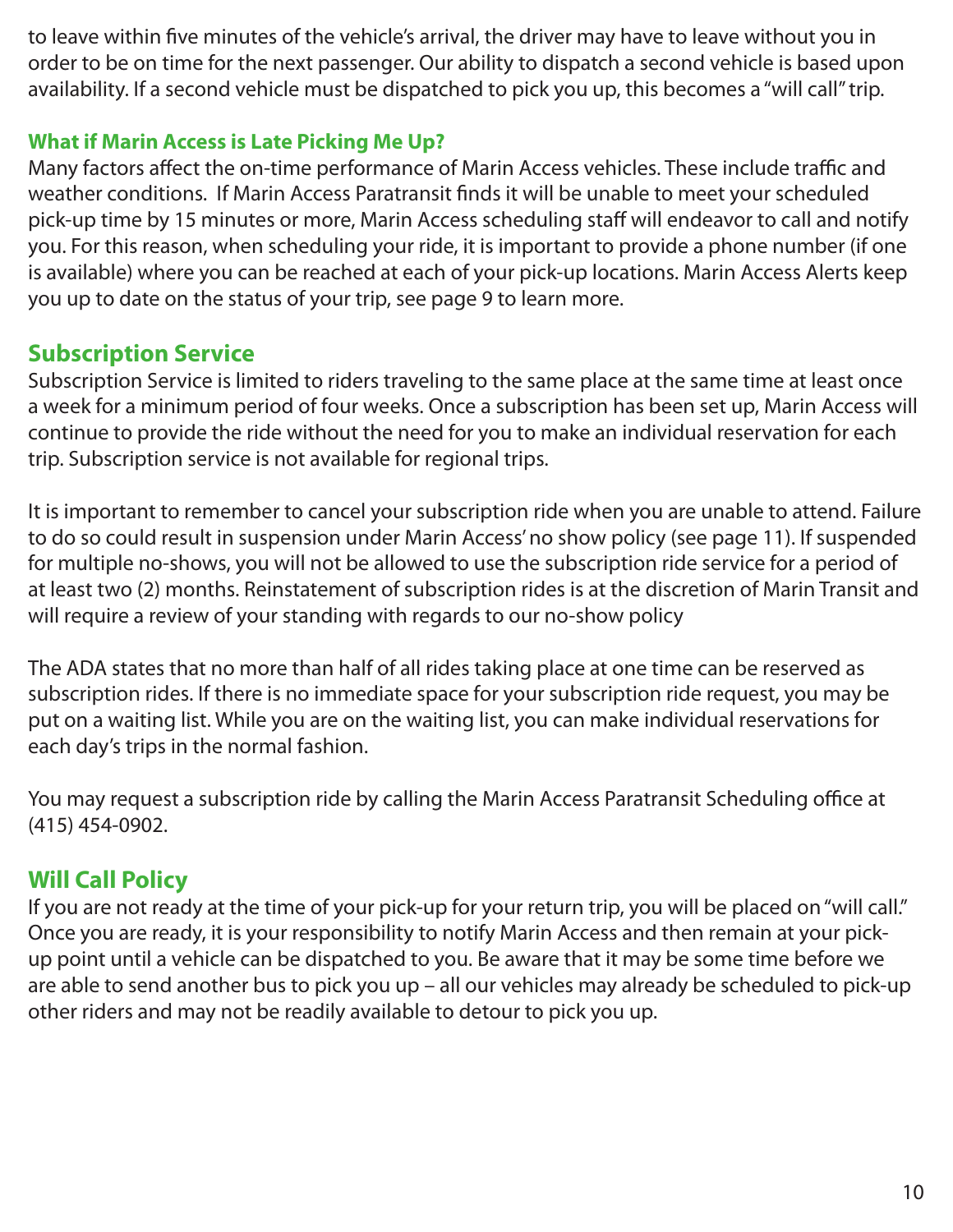# **No Show / Late Cancellation Policies**

The table below details the Marin Access policies for no shows or late cancellations.

| <b>Policy</b>                        | <b>Detail</b>                                                                                                                                                                                       | <b>Penalty Point</b><br><b>Accrual</b> |
|--------------------------------------|-----------------------------------------------------------------------------------------------------------------------------------------------------------------------------------------------------|----------------------------------------|
| No Show and/<br>or Cancel at<br>Door | Occurs when a customer does not board the vehicle within<br>five minutes of the vehicle's arrival within the negotiated<br>30-minute pick-up window or cancels the trip when the<br>driver arrives. | <b>Two Penalty</b><br>Points           |
| Late<br>Cancellation                 | Occurs when a customer cancels a trip less than two hours<br>before the start of the negotiated 30-minute pick-up<br>window.                                                                        | <b>One Penalty Point</b>               |

- » All riders will receive an advisory letter after the accumulation of four points that explains the policy and explains their current accumulation of points. Advisory letters are sent to riders on a monthly basis.
- » No rider will be suspended without first receiving an advisory letter and then accumulating at least four additional points to put them in the range of suspension.
- » In any monthly period ending on the last day of the current month, if a customer has accumulated eight or more penalty points, they will receive a suspension.
- » A trip cancelled in accordance with policy will not be counted in the total number of trips booked, nor will it be assessed penalty points.
- » A customer will be subject to suspension only if at least ten trips have been booked and eight penalty points are reached during the monthly period and cumulative no-showed or late cancelled trips equal at least 10% of said riders trips for the month.
- » All suspension periods will begin on a Monday.

The length of a customer's suspension will adhere to the following schedule:

| <b>Violation</b>                  | <b>Action</b>              |
|-----------------------------------|----------------------------|
| <b>First Suspension</b>           | 7-day (1-week) suspension  |
| <b>Second Suspension</b>          | 14-day (2-week) suspension |
| <b>Third Suspension</b>           | 21-day (3-week) suspension |
| Fourth and Subsequent Suspensions | 28-day (4-week) suspension |

- » Passengers who feel they have been unjustly charged with a no show or late cancellation may contact the Scheduling Supervisor to discuss.
- » Passengers who feel they have been unjustly charged with a suspension may use the Appeals Process detailed in this guide on page 22.
- » Return rides are not automatically cancelled even if the customer fails to make the first portion of scheduled trip.
- » Marin Access will attempt to reach the customer in the event of a no show to verify whether the return trip is needed. If the customer cannot be reached, it is the customer's responsibility to contact Marin Access to cancel the return ride home. Otherwise, the customer will receive a second point assessment for the return trip.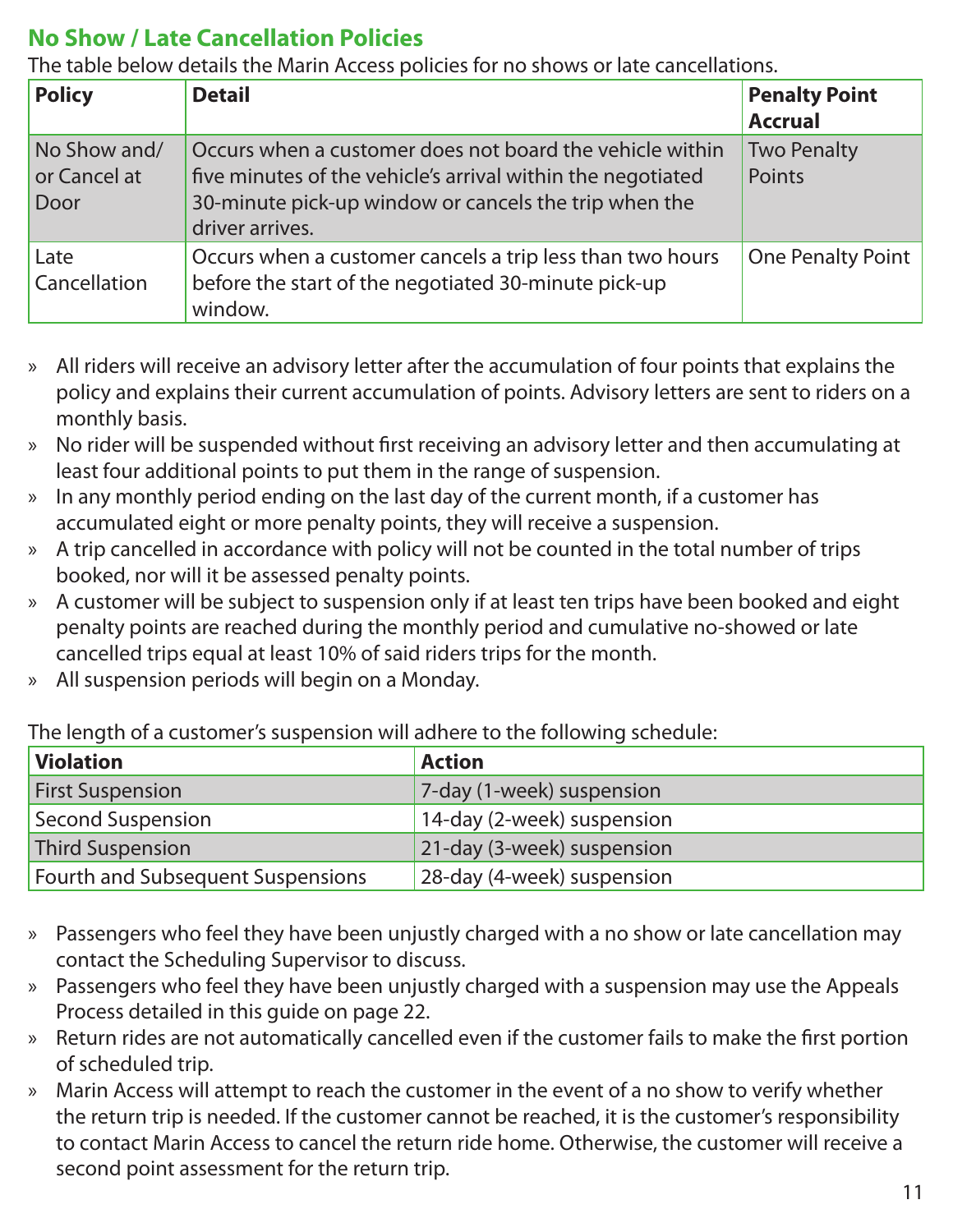# **What can I expect while riding paratransit?**

#### **Ride-Share**

Marin Access paratransit service is a shared-ride service. This means the vehicle may stop and pick-up or drop-off other riders as it proceeds to your destination. When you call to request your ride, your scheduled pick-up times or route of travel may be negotiated to ensure efficiency of the service for all users.

The ADA requires that there be no priority given to specific trip purposes. For example, requests for trips to medical appointments cannot be prioritized over requests for trips to a movie theater.

#### **In Case of Emergency**

Paratransit is not emergency medical transportation. Though our drivers are trained in first aid and CPR, they are not medical professionals. If you are at home or out in the community and have a medical emergency, call 911.

If there is a medical or health emergency on board the paratransit vehicle, the driver will pull over, call dispatch (who will in turn call 911 and your emergency contact) and wait for a medical professional to arrive.

#### **Vehicle Arrival**

When your driver arrives for your pick-up during your scheduled window, they can wait no more than five minutes for you to board the vehicle. If you are not ready to leave within five minutes of the vehicle's arrival, the driver will be required to move on to their next pick-up and you will be marked a "no-show." This is to ensure all passengers reach their destinations on time.

If you are not ready and you miss your return trip, you will be placed on "will-call" until you are ready, and another vehicle can be dispatched to pick you up. (See "Will Call Policy" on page 10).

#### **Trip Length**

As a shared ride system, travel time can vary depending on the number of rides being accommodated. Rides are scheduled to ensure your time on board is no more than the length of time that a comparable trip would take if made on a regular fixed-route bus (including travel to and from the bus stop from your origin and destination, as well as any transfers needed to complete a similar trip). Usually, much less time is required to complete the trip.

There are some situations Marin Access has no control over, including but not limited to traffic conditions, road construction, weather, and/or vehicle breakdown. Occasionally when this happens, some trips may exceed this standard. Passengers should discuss their travel times with Marin Access if they have any concerns.

If the paratransit vehicle arrives before the beginning of the scheduled window due to a cancellation or especially light traffic, you may wait to get on the vehicle until the start of your confirmed pick-up window or you may get into the vehicle and leave right away. It's your choice.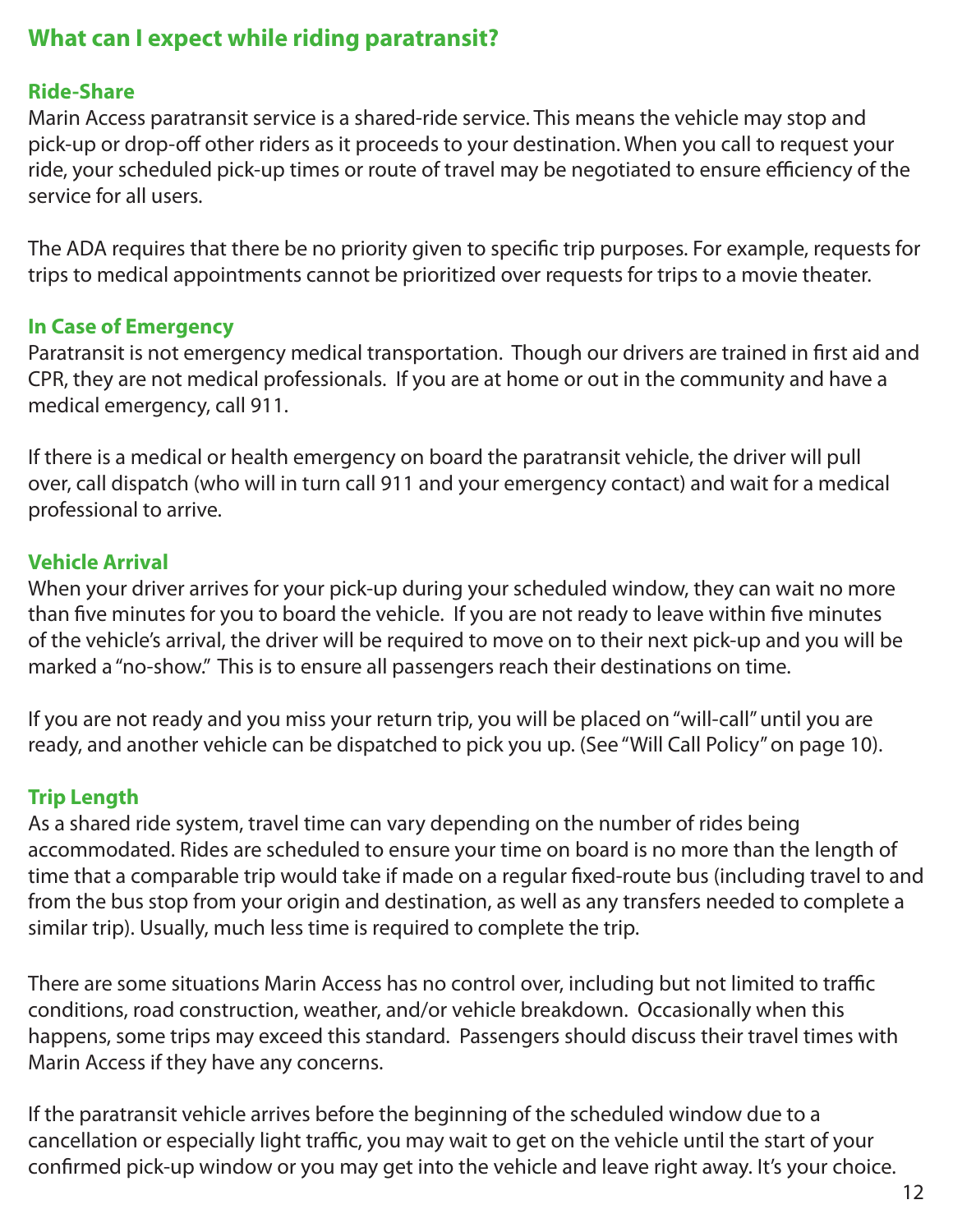#### **Service Limitations**

Eligibility for the service does not always mean that the service will be able to serve you in every situation. The following are a few service limitations you may encounter.

- » If your pick-up or drop-off location is outside the service area or if the bus that paratransit is required to complement is not running on the day or time you request, your ride will be put on stand-by.
- » If it is determined that a location you would like to travel to or from is not safe to maneuver in one of our paratransit vehicles, we will not be able to serve that location (e.g. dangerous double parking, required backing of the vehicle, low hanging branches, no safe area to load the client, etc.). In this case, arrangements may be made for an alternative pick-up address that is safer.
- » Marin Access Paratransit is a door-to-door-service. Every effort will be made to assist you from the exterior door of your pick-up location to the vehicle and vice versa upon drop-off. However, there are some limitations to the extent a driver may assist you to and from your door. For more information, please see "Driver Responsibilities" on page 16.
- » Should you require more assistance than drivers can provide, we recommend you bring a Personal Care Attendant (PCA) with you. Please see page 18 for more information on PCAs.

#### **Riding On Assigned Vehicle with the Assigned Vehicle Operator**

Due to the complexity of the system and the limited availability of resources, you cannot request a pick-up in a certain vehicle or by a certain driver. You are expected to ride in the vehicle dispatched for your trip with the vehicle operator assigned by Marin Access. If you have concerns about the condition of a vehicle or the vehicle operator's performance, report them promptly to a Marin Access supervisor at (415) 454-0902.

#### **Packages**

Passengers are limited to four carry-on bags or packages, with each package no heavier than twenty pounds. One small shopping cart (see dimensions below) is allowed. Packages or parcels may not obstruct aisles or prevent seats from being used. Drivers will assist you with packages that fit into this policy and will secure all small shopping carts as described below. For the safety of you and all others on board the vehicle, if you are trying to bring items on board the bus that exceed this policy, you will not be permitted to ride.

Maximum Dimensions for Carts:

- » Floor to top of handle: 37"
- » Basket:13" side to side x 11  $\frac{1}{2}$ " front to back x 20  $\frac{1}{2}$ " top to bottom
- » Folds for easy storage



#### **Luggage**

Luggage that can be stowed in front of the passenger, under the seat, or on the lap of the passenger is allowed. Drivers will assist you with luggage that fits into this policy and will secure all packages. This luggage must comply with the same guidelines as airline carry-on luggage and not exceed 22" x 9" x 14".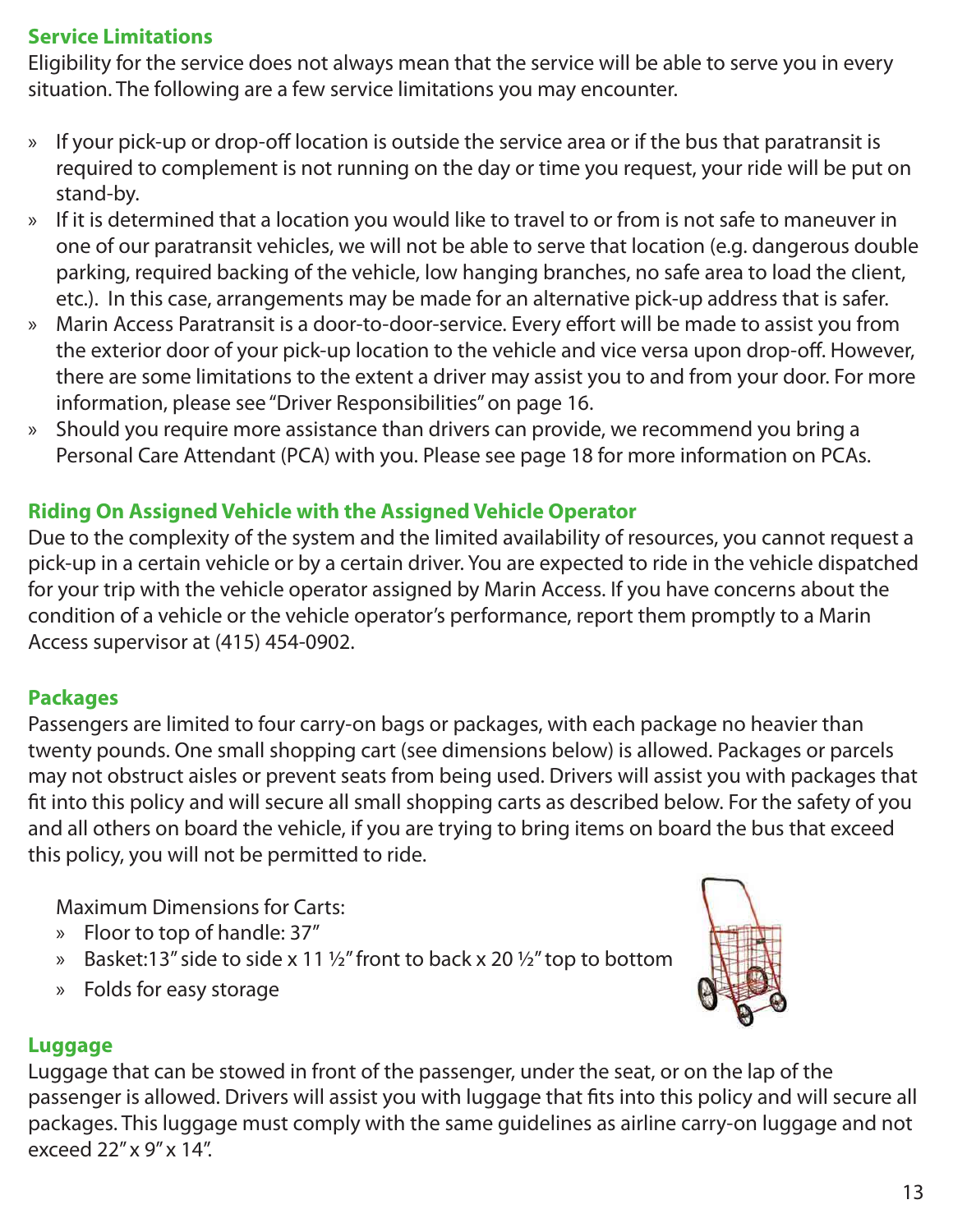#### **Lost and Found**

Marin Access accepts no responsibility for personal items left on a vehicle. Passengers may call Marin Access to find out about any personal items they may have left on the vehicle. If recovered, Marin Access will hold personal items for 60 days prior to disposal.

#### **Safety Rules and Expectations**

Safety is of primary importance to Marin Access. Passengers are required to follow all safety instructions given by the driver and/or as required by law enforcement or safety officers.

If you believe you have been injured on a Marin Access vehicle, please report your injury to Marin Access as soon as possible (preferably immediately or within 24 hours).

#### **Seat Belts and Securements**

Each Marin Access vehicle is fitted with seat belts for every passenger seat and securements for each wheelchair position. Passengers must always wear seat belts or safety lap belts secured to the floor of the van (for customers using wheelchairs).

If for some reason a seat or safety lap belt is not available due to failure of that equipment and all other equipment on board is already in use, passengers can decline their scheduled trip and Marin Access will dispatch a properly equipped vehicle as soon as possible.

#### **Using the Lift**

Passengers who have difficulty navigating stairs may request to board the vehicle using the wheelchair lift.

#### **Life Support Equipment**

You may bring your respirator, portable oxygen, or other life support equipment on the vehicle if it does not violate laws or rules related to transportation of hazardous materials. Your equipment must be small enough to fit into the paratransit vehicle and be managed by you or your Personal Care Attendant.

#### **Children**

Children aged eight and older may ride Marin Access ADA paratransit independently once they are determined eligible for the service. Children under the age of eight must be secured in a car seat or booster seat and accompanied by an adult. An adult is responsible for providing such safety equipment and for securing it, and the child, in the paratransit vehicle. Marin Access is not responsible for the safety of the child safety seat or booster or for its proper securement. Children who are eight years of age OR have reached 4'9" in height must be secured by a safety belt.

Children traveling as companions under the age of five are not charged a fare; those aged five and older must pay the full fare. Be sure to alert your scheduler at the time of booking if you are traveling with children. All rules that apply to adult riders also apply to children.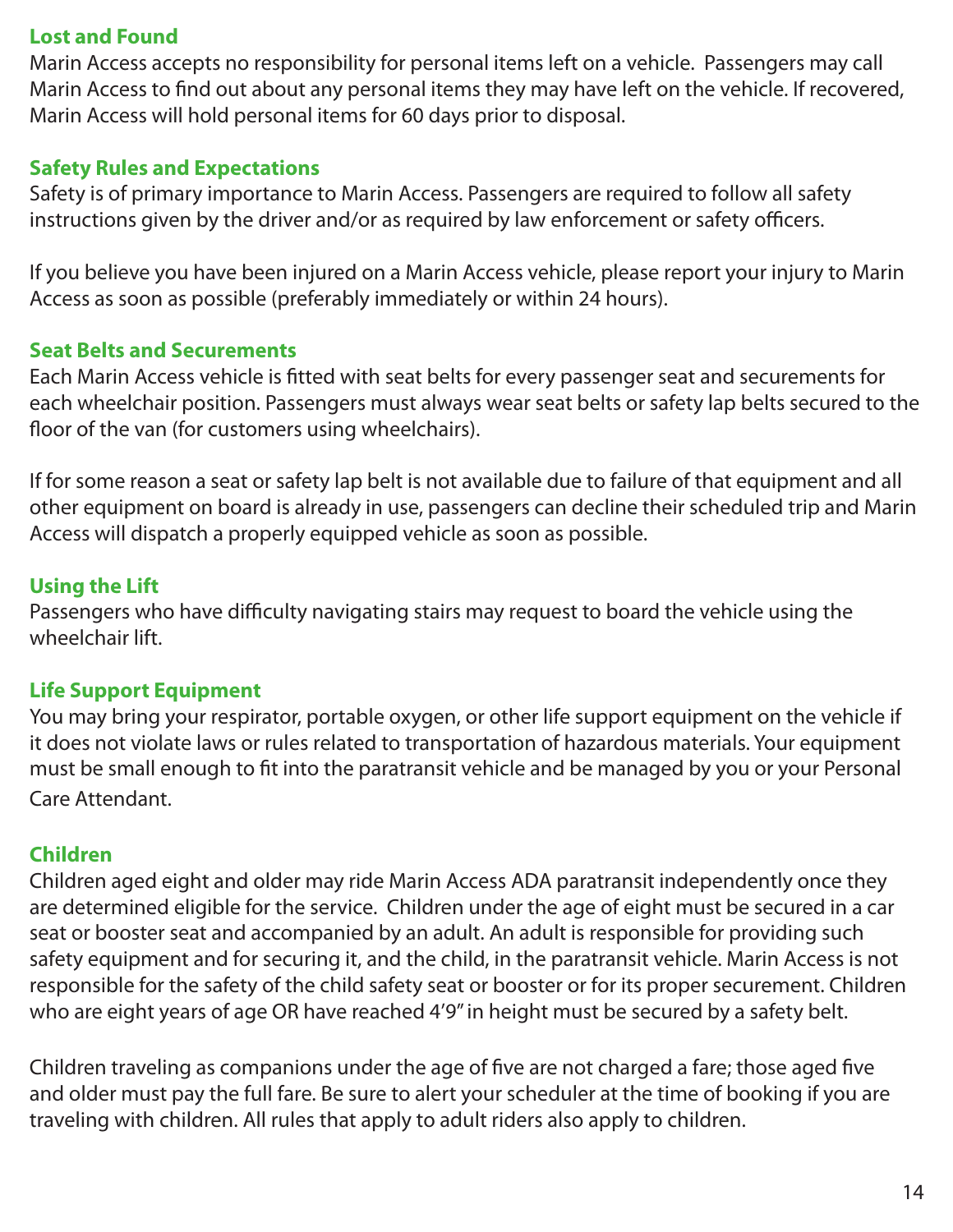#### **Vehicle Sanitation**

The health and safety of our passengers and bus operators is a top priority for Marin Transit. Due to concerns regarding the spread of COVID-19, enhanced cleaning protocols on all of Marin Transit's vehicles were implemented. This includes an additional 30 minutes of daily cleaning of high touch areas inside the bus with a cleaning agent recommended by the Environmental Protection Agency (EPA).

In addition to frequent cleanings, Marin Transit has implemented additional measures to limit disease transmission such as requiring drivers and passengers to wear facial coverings while onboard a bus, limiting the number of passengers onboard at any given time to allow for adequate physical distancing, and when possible, buses have been equipped with hand sanitizer and drivers keep windows open while the bus is in service to increase the flow of fresh air.

Marin Transit staff will continue to stay up to date on the latest guidance from our local public health officers and with industry best practices. We will continue to make adjustments to our cleaning practices and onboard policies to meet current guidance and ensure our passengers feel comfortable riding the bus.



# **Marin Access Drivers**

All Marin Access Paratransit drivers are trained professionals. Training includes defensive driving, behind-the-wheel training, sensitivity training, CPR, and first aid.

#### **Driver Uniforms and Identification**

Marin Access drivers wear uniforms bearing the Marin Access logo on the shirt, jacket, and/or cap. Drivers also wear badges with their name and picture displayed prominently on the front.

Drivers will greet each passenger, give their name and the name of Marin Access, and then confirm the passenger's name and destination for each scheduled pick-up.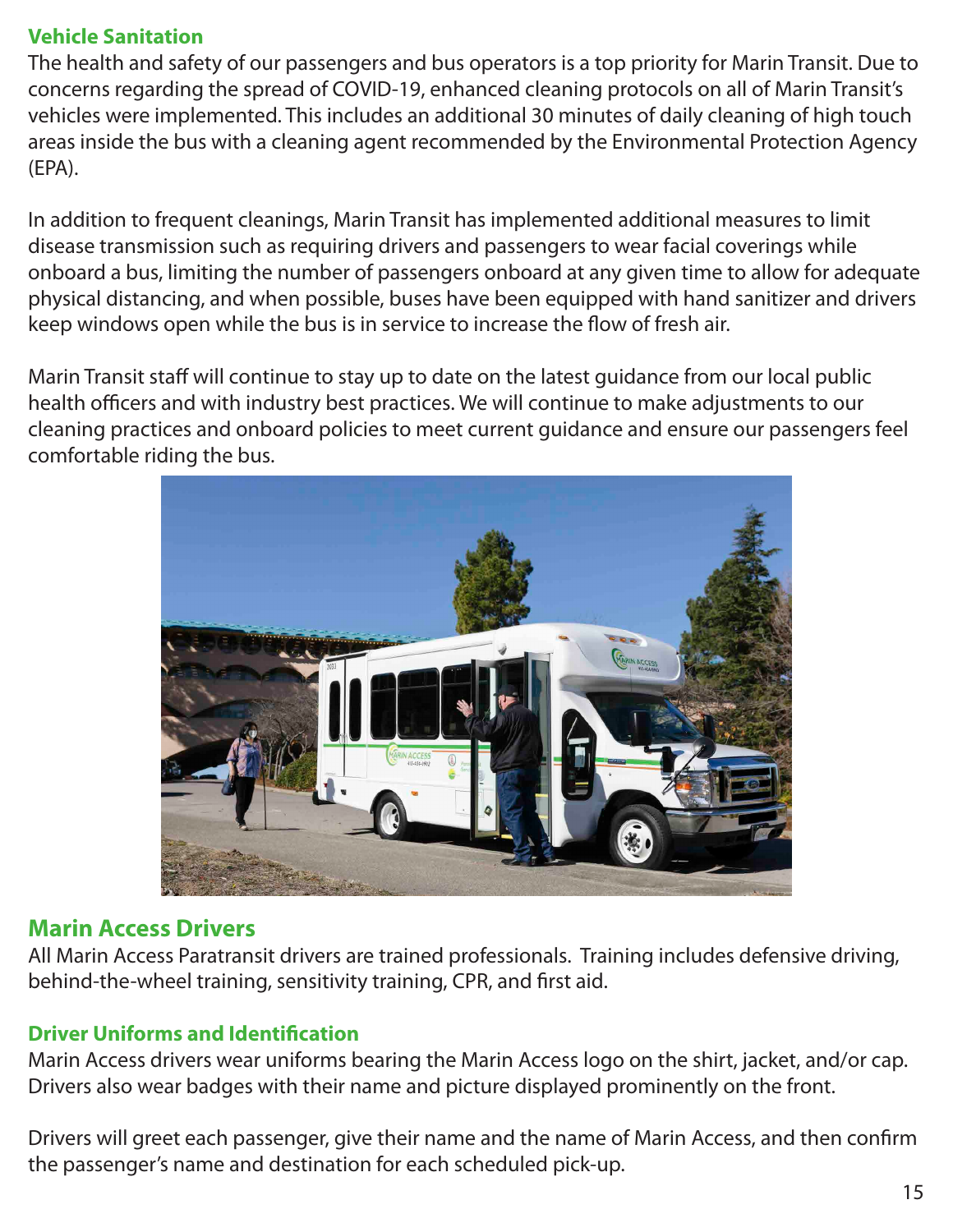# **Driver Responsibilities**

#### **Drivers Must:**

- » Get out of the vehicle and let you know they have arrived. » Operate the vehicle and lift in a safe manner and safely secure
- wheelchairs on the vehicle.
- » Assist passengers to and from the front door of their origin and destination. The front door of the primary building is considered the outermost door of a home or facility accessible by the driver.
- » Assistance includes, but is not limited to:
	- Offering ambulatory passengers a steadying arm or other appropriate assistance when walking or using stairs
	- Helping persons in manual wheelchairs maneuver onto standard ramps to and from the main door of their origin and destination
	- Carrying packages that comply with Marin Access' policy (see page 13)
	- Providing reasonable assistance to riders entering or leaving the vehicle.
	- Assisting riders or wheelchairs up or down no more than one exterior stair.

# **Drivers Are Not Permitted To:**

- » Lift or carry passengers.
- » Enter a passenger's residence, including the garage.
- » Perform any personal care assistance for any passenger, such as assisting with dressing or eating.
- » Assist a passenger or wheelchair up or down any interior steps or more than one exterior step.
- » Make an unplanned stop along the route for a rider to conduct business, such as at an ATM/Cash machine, pharmacy, restroom, or mailbox.
- » Escort a passenger beyond the ground floor lobby of a public building or beyond the front door of a private residence.
- » Accept tips or any other gratuities.
- » Perform errands for riders such as picking up prescriptions or groceries.
- » Take information from the rider about cancellations or changes in reservations.
- » Secure child safety systems in the vehicle or children into such systems.
- » Transport wheelchairs or mobility devices without the eligible rider.





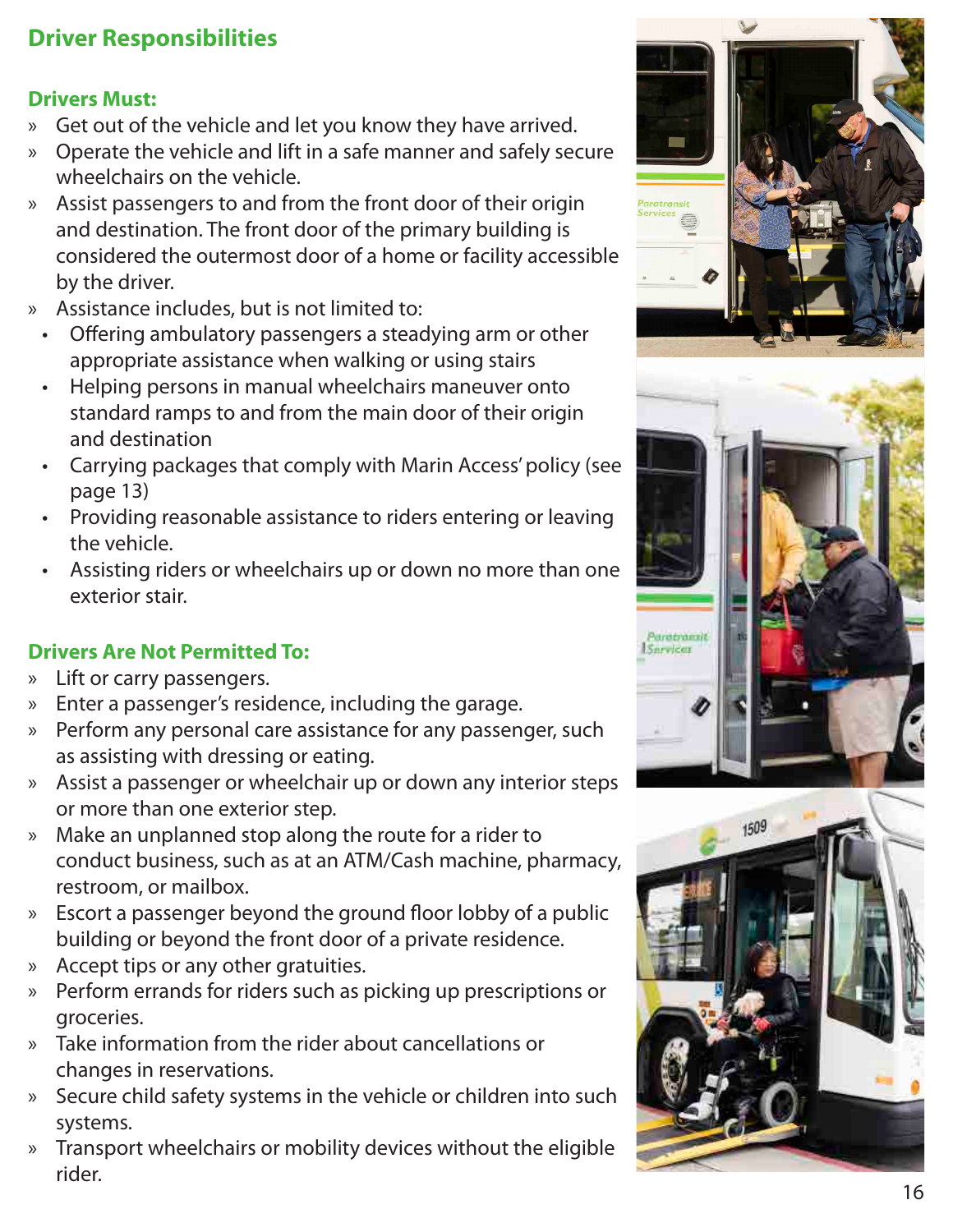# **Mobility Devices**

Wheelchairs will be secured to our vehicle via a four-point tie-down system or a similar device. We may refuse to transport you if you will not allow your wheelchair to be properly secured prior to transport.

If you use a three- or four-wheeled mobility device or scooter, the driver will ask you to transfer to a regular seat. This is done for your protection as these devices are known to be less stable than a standard wheelchair. If you are unwilling or unable to comply with this request, you may decline, and the driver will secure you in your mobility device and continue with your ride.

For your safety, please be sure that your wheelchair or other mobility device is properly maintained in accordance with manufacturer's specification. We may refuse to transport any mobility device that could pose a hazard of any type to other passengers, the driver, or to our equipment.

For more information about our denial of service policy, contact Marin Transit at (415)454-0902.

#### **Wheelchair Size**

If you often ride paratransit, you may want to consider the size and weight limitations of our service when purchasing a new wheelchair or scooter.

Marin Access recommends that the size of your wheelchair does not exceed:

- » Maximum Size: 48 inches long x 30 inches wide
- » Maximum Weight (including occupant): 600 lbs.



Marin Access recognizes that many paratransit riders have chairs that exceed these dimensions. If you are using a wheelchair that is larger than the above recommended size, it is considered oversize. If you will be using an oversize chair, you must notify the scheduler when reserving your ride. A ride request involving an oversize chair will be placed on stand-by until Marin Access can determine that the vehicle assigned to the trip can accommodate the wheelchair. Marin Access will accommodate oversize wheelchairs and scooters whenever possible.

Wheelchairs that need to be reclined more than 45 degrees cannot be transported as it makes it impossible to safely secure the client. If your wheelchair or scooter is power-driven, the driver may not assist you in its operation and you will be expected to maneuver it safely on, off, and inside the vehicle.

If you would like to use your wheelchair as a seat in a paratransit vehicle, Marin Access suggests considering a WC19 compliant wheelchair as WC19 certified wheelchairs are generally easier for a bus driver to secure and go through rigorous crash testing to ensure their safety in a moving vehicle.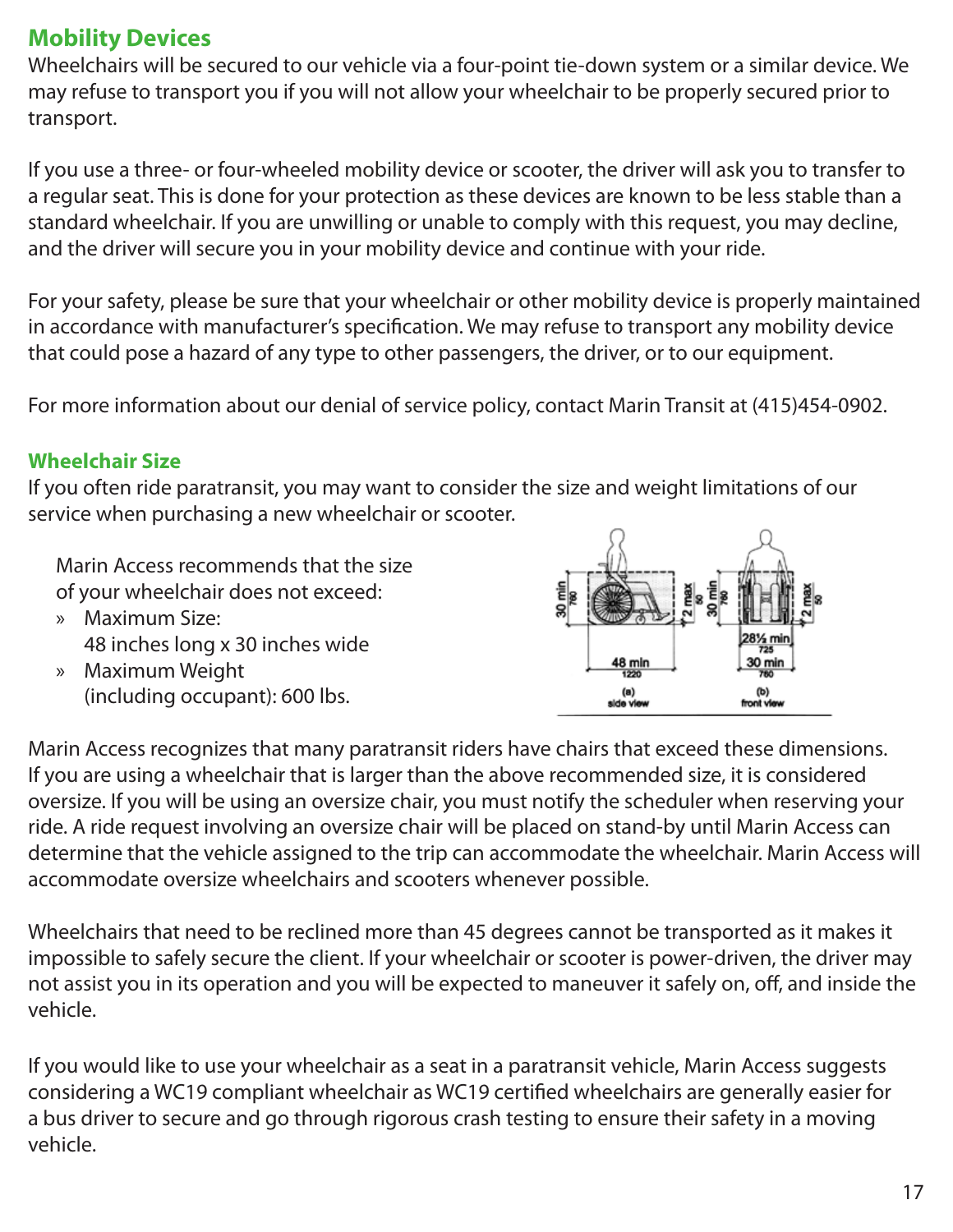# **Animals on Board**

#### **Service Animals**

A service animal for the purpose of transport upon a paratransit vehicle is defined by the Department of Transportation (DOT) as an animal that is individually trained to perform tasks for people with disabilities, such as guiding people who are blind or who have low vision, alerting people who are deaf, pulling wheelchairs, alerting a person who is having a seizure, or performing other special tasks. Service animals are working animals and not pets. The work or task an animal has been trained to provide must be directly related to the person's disability. Per the DOT, animals whose sole function is to provide comfort or emotional support do not qualify as service animals.

- » When scheduling a trip with Marin Access, tell the scheduler that a service animal will be accompanying you.
- » Your service animal must always be under your control while in the vehicle.
- » For safety purposes, we ask that your service animal board via the passenger door.

#### **Pet & Emotional Support Animal Policy**

Animals other than service animals can be transported in an airline approved carrier provided that the carrier fits on your lap or under your seat.

- » The weight of the animal and carrier together must be under 20 lbs.
- » Service animals are excluded from this policy (see "Service Animals" above).
- » Animals must remain in the carrier for the entirety of the trip.
- » Animals must always be under your control while in the vehicle.

# **Riders Requiring Additional Assistance**

#### **Assistance on Board**

Many paratransit riders can ride independently without the aid of another individual. However, some of our riders have conditions that require more assistance. If this is the case for you, we strongly recommend you bring someone along as a Personal Care Attendant. This individual can be anyone from a friend to a caregiver that will assist you during your trip. The driver cannot act as a PCA for riders.

#### **Assistance at Pick-Up and Drop-Off Locations**

Some riders cannot be safely left on their own at either their pick-up or drop-off location. It is the responsibility of the rider's Personal Care Attendant (PCA) or family to clearly identify these riders to Marin Access so that the driver can take appropriate precautions.

A PCA must be present at the pick-up point and at the drop-off point for riders who cannot be left alone. If a PCA is not present when the driver attempts to pick-up or drop-off these riders, it can seriously disrupt the driver's schedule. If Marin Access encounters multiple absences of a PCA, service to the rider may be suspended and the situation could be reported to Adult Protective Services.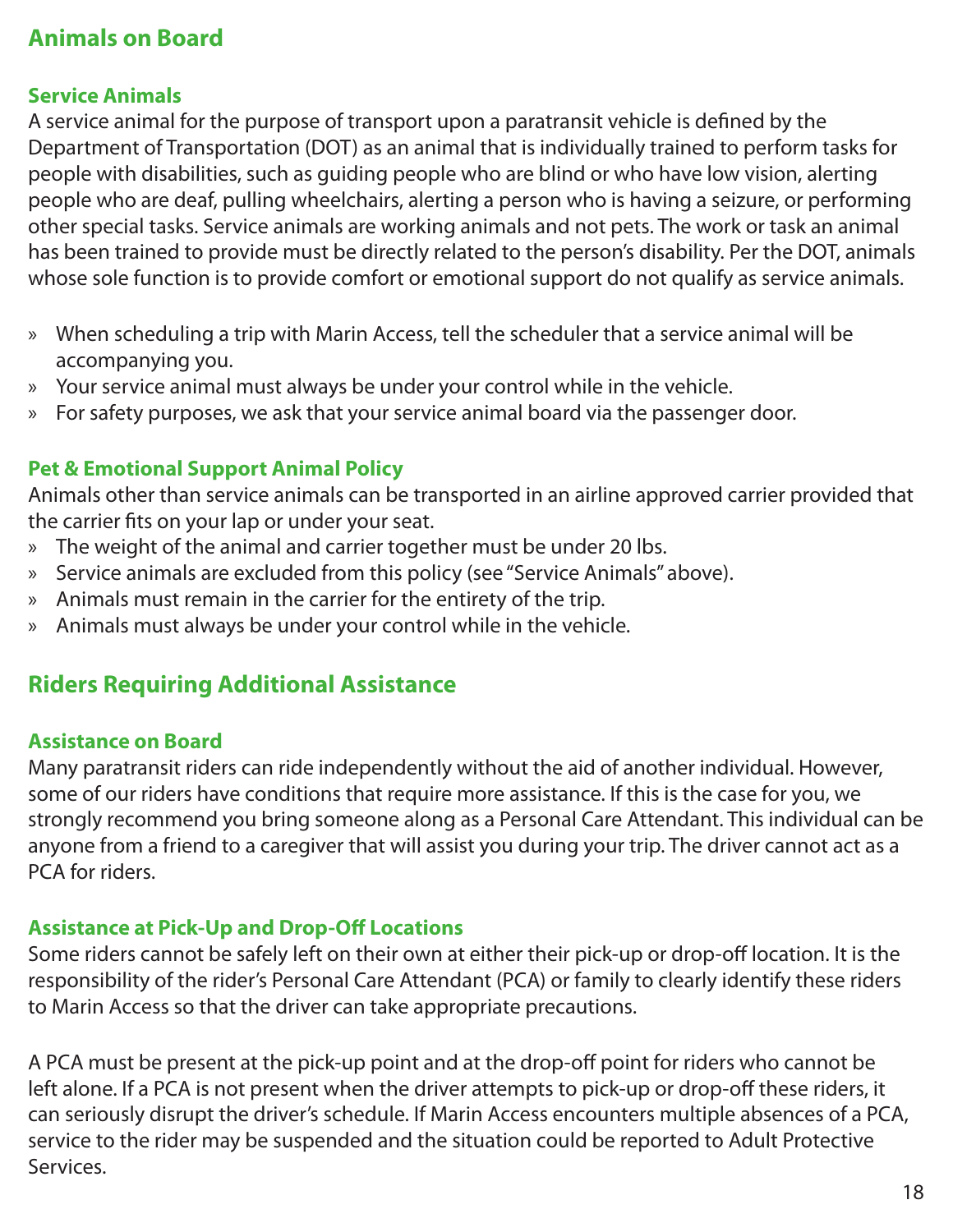#### **Illness or Incontinence**

Should you experience illness or incontinence while onboard the vehicle, please notify the driver of the situation so that he or she can make arrangements to get you home and return the vehicle to a clean state. Passengers who have soiled themselves or with open wounds upon pick-up will not be transported.

Marin Access vehicles are not permitted to make stops along the scheduled route of travel to allow you to use a restroom. Please make the proper precautions prior to departure to ensure you will be able to make your entire trip without incident.

#### **Unacceptable Behavior**

To ensure that your ride experience is as enjoyable and safe as possible, refrain from distracting the driver while he or she is operating the vehicle.

| <b>Type of Behavior</b>    | <b>Examples</b>                                                                                                                                                  | <b>Penalty</b>                                                                                                                                                                                                                                                                                                                                     |
|----------------------------|------------------------------------------------------------------------------------------------------------------------------------------------------------------|----------------------------------------------------------------------------------------------------------------------------------------------------------------------------------------------------------------------------------------------------------------------------------------------------------------------------------------------------|
| <b>Disruptive Behavior</b> | Screaming<br>$\gg$<br>Yelling<br>$\mathcal{Y}$<br>Banging on any surface of<br>$\mathcal{Y}$<br>the vehicle<br>Loud cell phone<br>$\mathcal{Y}$<br>conversations | The penalty for a proven<br>incident of dangerous/unsafe<br>behavior or physical abuse<br>will be determined through<br>consultation between Marin<br><b>Access and Marin Transit</b>                                                                                                                                                              |
| Dangerous Behavior         | Any threat or action that could<br>cause direct or indirect physical<br>harm to the driver, vehicle or<br>other passenger(s)                                     | (or Golden Gate Transit if<br>the behavior occurs on the<br>regional service). The penalty<br>will range from a warning letter<br>to permanent suspension from                                                                                                                                                                                     |
| <b>Physical Abuse</b>      | Any action that may cause<br>direct or indirect physical harm<br>to a passenger, driver, or Marin<br><b>Access staff</b>                                         | the Marin Access program.                                                                                                                                                                                                                                                                                                                          |
| <b>Verbal Abuse</b>        | Any oral presentation that is<br>offensive to a passenger, driver,<br>or Marin Access staff                                                                      | The penalty for a proven<br>incident of verbal abuse<br>will be determined through<br>consultation between Marin<br><b>Access and Marin Transit</b><br>(or Golden Gate Transit if<br>the behavior occurs on the<br>regional service). The penalty<br>will range from a warning letter<br>to temporary suspension from<br>the Marin Access program. |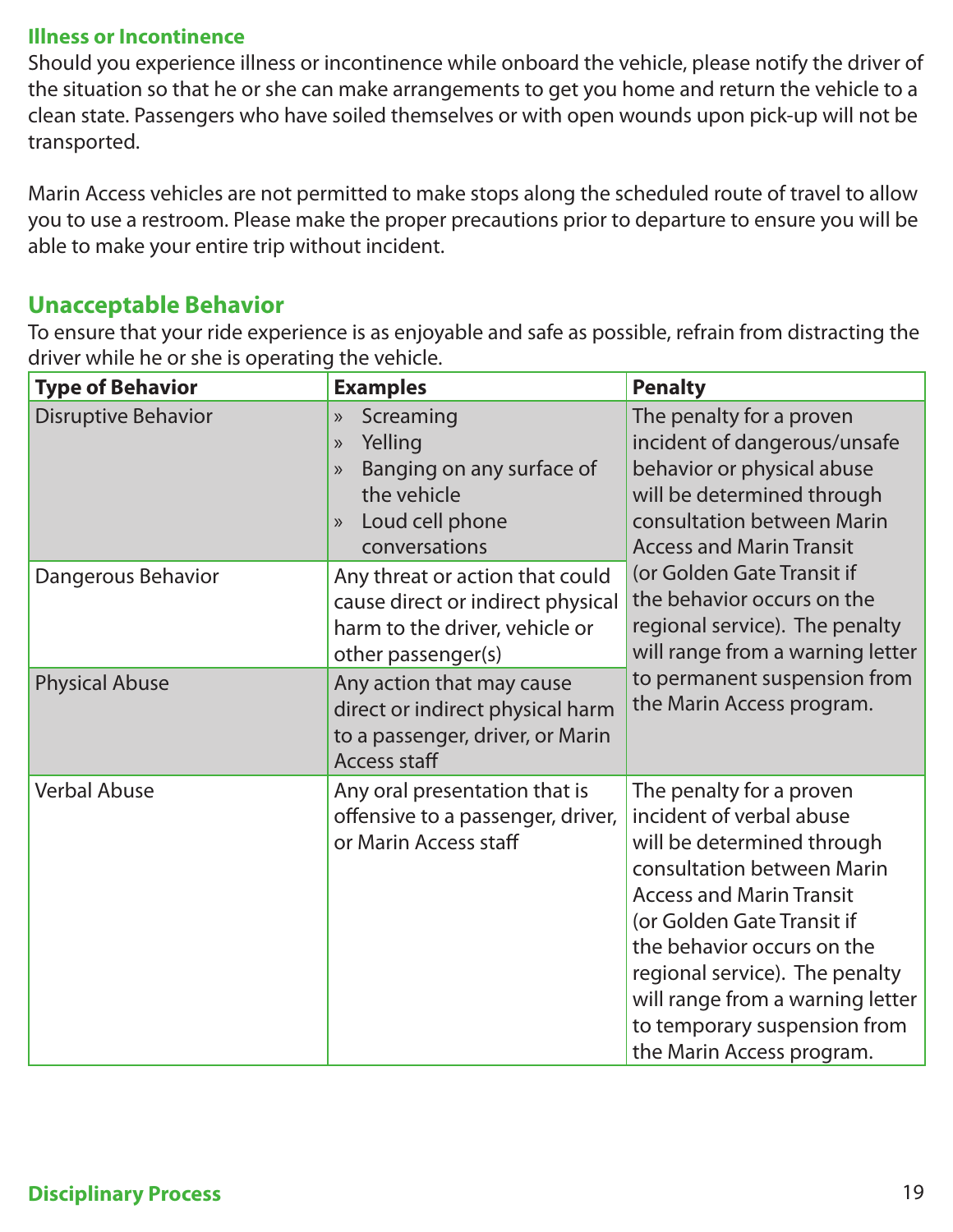Our disciplinary process progresses from warnings to suspension.

- » First, a rider is warned by a telephone call from Marin Access.
- » If the behavior or action continues, the rider will receive a written warning with an explanation of the violation.
- » Finally, if the behavior continues unchanged, Marin Access will notify the rider of a pending suspension.

| Suspension               | <b>Length of Suspension</b> |
|--------------------------|-----------------------------|
| <b>First Infraction</b>  | 7 day suspension            |
| Second Infraction        | 14 day suspension           |
| Third Infraction or more | 30 day suspension           |

Any step in this process may be bypassed should the behavior warrant doing so.

All riders have a right to appeal a suspension decision. Please see page 22 for more information on the Appeals Process.

# **How can I give feedback?**

#### **Feedback Procedure**

Your feedback is appreciated. For your convenience, all vans are equipped with an accessible courtesy card for this purpose. These cards are reviewed by Marin Transit and Marin Access staff.

Feedback should be submitted in a written format whenever possible. If writing to us is a hardship due to your disability, phone numbers and email addresses may also be used. Feedback should be submitted within three days of occurrence to ensure an appropriate response. Serious problems should be communicated immediately.

When providing feedback, passengers are requested to provide the following information:

- 1. Passenger's name
- 2. Passenger's address and telephone number
- 3. Date and time of the occurrence/problem
- 4. Place of incident (when applicable)
- 5. Scheduled pick-up time
- 6. Vehicle number
- 7. Driver's or scheduler's name
- 8. Any other important details that describe the occurrence or problem

If your feedback is about a fellow passenger, we recommend you bring it to the attention of Marin Access supervisors (or the driver if it requires an immediate response) rather than addressing another rider directly. You may request that your comments be handled confidentially.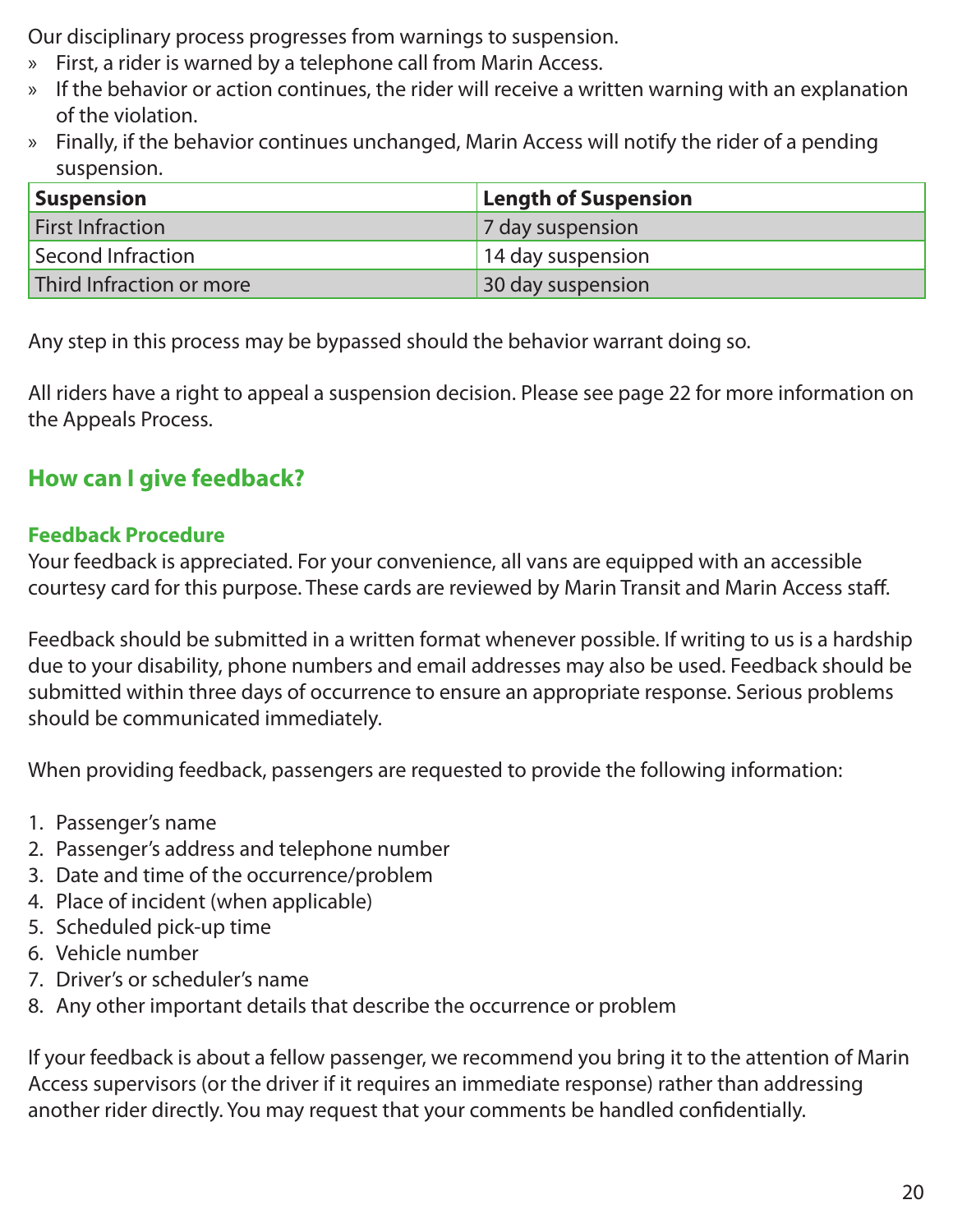Please address your feedback to one of the following:

| <b>Agency</b>        | <b>Address</b>            | <b>Phone</b>     | <b>Email</b>                 |
|----------------------|---------------------------|------------------|------------------------------|
| <b>Marin Access</b>  | 3000 Kerner Boulevard     | $(415)$ 454-0902 | travelnavigator@marinaccess. |
|                      | San Rafael, CA 94901      |                  | org                          |
| <b>Marin Transit</b> | 711 Grand Ave, Suite 110  | $(415)$ 226-0855 | info@marintransit.org        |
|                      | San Rafael, CA 94901      |                  |                              |
| <b>Golden Gate</b>   | <b>ADA Compliance and</b> | $(415)$ 257-4416 | jgaffney@goldengate.org      |
| Transit              | Program Manager           |                  |                              |
|                      | 1011 Anderson Drive       |                  |                              |
|                      | San Rafael, CA 94901      |                  |                              |

# **Reasonable Modifications**

A rider may request a modification to Marin Access policies, practices or procedures to accommodate his/her disability. Modifications will be considered and granted if it is determined that the rider is not able to fully use Marin Transit / Marin Access services, programs, or activities for their intended purpose without the requested modification and said modification does not:

- 1. Fundamentally alter the nature of Marin Transit / Marin Access services, programs or activities;
- 2. Create a direct threat to the health or safety of others;
- 3. Cause unreasonable financial or administrative burden

To request a reasonable modification to current policies, practices or procedures please call Marin Transit at 415-226-0855 to request a Reasonable Modification Form. The Reasonable Modification Form is also available on the Marin Access website at www.marintransit.org/reasonablemodification. For more information contact the Reasonable Modification Coordinator at the contact information below.

#### **Reasonable Modification Coordinator**

The Reasonable Modification Coordinator is the person designated to coordinate the efforts of Marin Transit / Marin Access to comply with reasonable modification requirements including determinations of requests and handling complaints.

| <b>Address</b> | 711 Grand Ave, Suite 110, San Rafael, CA 94901 |  |
|----------------|------------------------------------------------|--|
| Telephone      | 415.226.0855                                   |  |
| Fax            | 415.226.0856                                   |  |
| <b>Email</b>   | mosman@marintransit.org                        |  |

#### **Reasonable Modification Complaints**

If you would like to file a complaint regarding the service or a determination of your reasonable modification request, please contact the Reasonable Modification Coordinator at 415-226-0855 or by email at mosman@marintransit.org. Marin Transit / Marin Access will review and investigate each complaint regarding reasonable modification that is filed and respond to you, with a reason for the response, within 14 calendar days.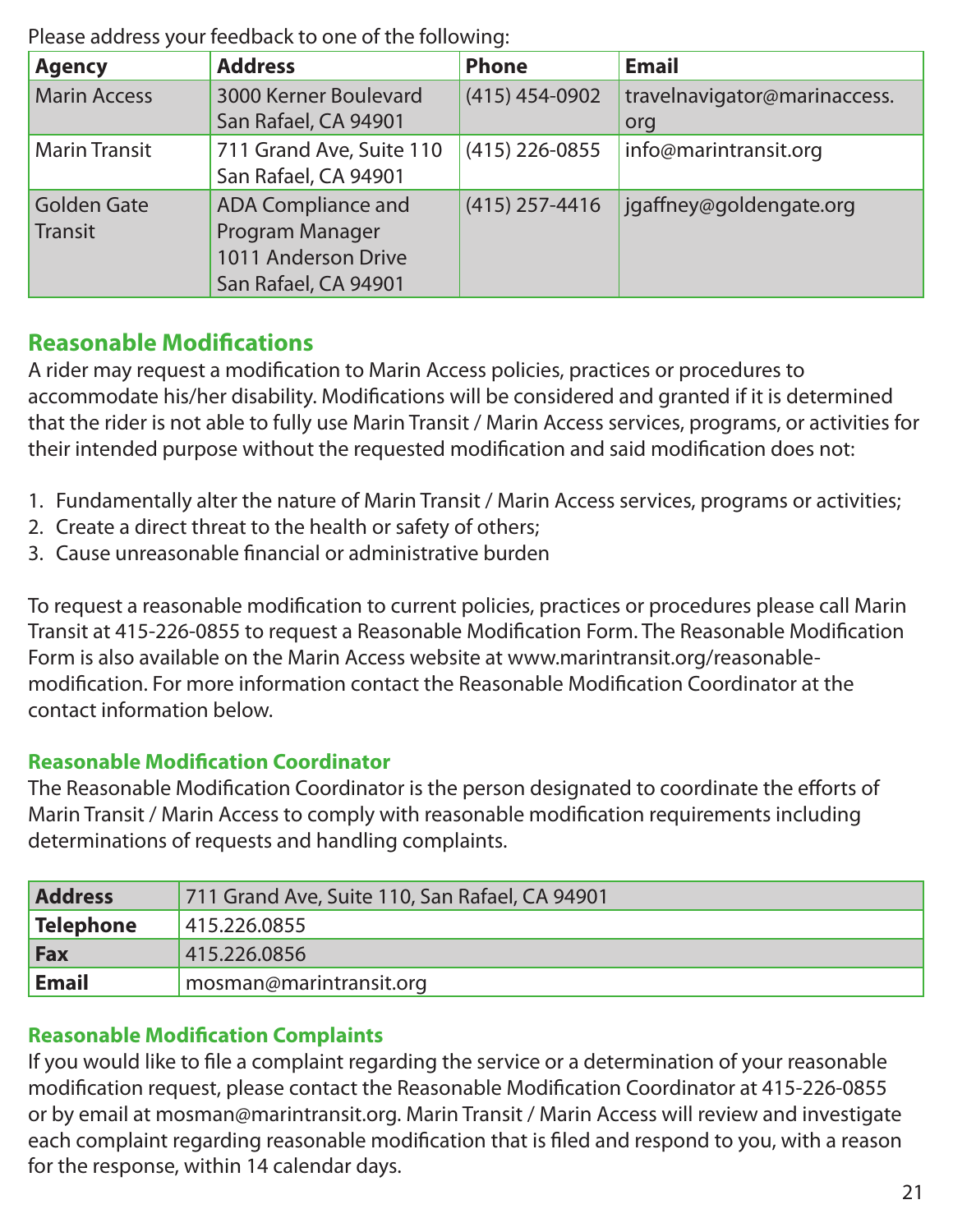# **How to Appeal an Eligibility or Suspension Decision**

#### **Appeals Process**

If you are determined to be "conditionally eligible" or "ineligible" for paratransit service, or you are a client of Marin Access with existing service who has been suspended, you have access to an appeals process. All requests for an appeal must be received by Marin Access within 30 days of issuance of the notification of penalty or service suspension or within 60 days of determination of "conditional" eligibility or denial of eligibility. In all cases, the appeal process will be concluded as expeditiously as possible.

You have a right to a timely hearing and decision. If not concluded within 30 days, the passenger will be considered presumptively eligible for ADA paratransit service until the appeals process is concluded. No penalties will be applied unless immediate action is required to address dangerous behavior or physical abuse. The appeals decision will be by majority rule and will be final upon mailing of the written determination.

| To Appeal                                                                 | an Appeal                                            | Deadline to Request   What happens while the decision is under appeal?                                                                                                                                                                                                   |
|---------------------------------------------------------------------------|------------------------------------------------------|--------------------------------------------------------------------------------------------------------------------------------------------------------------------------------------------------------------------------------------------------------------------------|
| Denied or<br>Conditional<br>Eligibility<br>Determination                  | Within 60 days<br>of eligibility<br>determination    | The original eligibility determination will apply until an<br>appeals panel issues a decision.                                                                                                                                                                           |
| Suspension for<br>violating the<br>No Show/Late<br>Cancellation<br>Policy | Within 30 days of<br>being notified of<br>suspension | Paratransit service will continue until the appeals panel<br>issues a decision.                                                                                                                                                                                          |
| Suspension<br>for violating a<br><b>Safety Policy</b>                     | Within 30 days of<br>being notified of<br>suspension | For the safety of our passengers, if you have been<br>suspended for behavior that is illegal or potentially<br>compromises the safety of our driver, other riders, or our<br>equipment, your suspension will remain upheld until the<br>appeal process can be completed. |

#### **Appeals Review Panel**

The Appeals Review Panel is composed of at least three representatives, including one or more transit or paratransit users familiar with Marin Access services, one transit agency staff person, and one individual with a medical, social work, or other appropriate background.

The panel representatives will be selected from a pool of candidates coordinated through the Marin Paratransit Coordinating Council as well as Golden Gate Transit's Advisory Committee on Accessibility (See Committees / Public Involvement page 23). When an appeal is received, the panel will meet, review the appeal, hear evidence from both sides, and issue a decision in writing. The appellant may have a representative with and/or in place of him/herself at the hearing.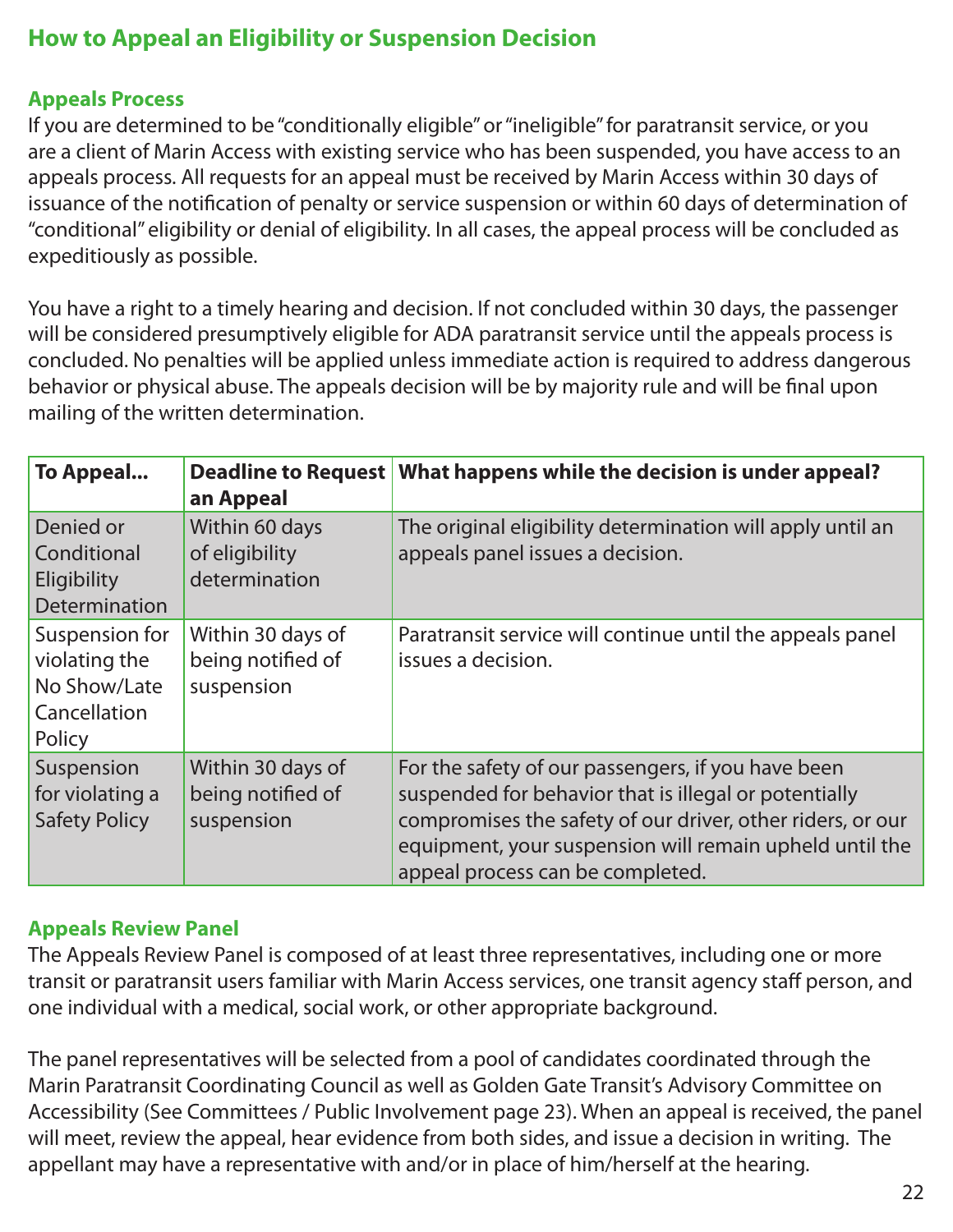# **Committees / Public Involvement**

Community feedback and recommendations are greatly appreciated. Your perspective and input can help us improve the Marin Access family of programs. Below you will find more information on opportunities to provide feedback.

All public meetings are conducted in accessible locations. If you require American Sign Language Interpreters, Assistive Listening Devices or other accommodations to participate in a meeting, you may request them by calling (415) 226-0855 (voice) or contact the California Relay Service by dialing 711 to connect to the telephone listed above. Requests must be received no less than four working days prior to the meeting to help ensure availability. For additional information, visit our website at http://www.marintransit.org.

#### **Marin Paratransit Coordinating Council**

The Marin Transit Paratransit Coordinating Council (PCC) is an advisory body for customers, service providers, social service agency representatives, and others to provide input on the paratransit program. Meetings take place every other month, are staffed by Marin Transit, and are open to the public. The meetings serve to ensure that paratransit services comply with the ADA, monitor provider performance and service quality regularly, educate the community-at-large, review and make recommendations, and develop the leadership skills of paratransit consumers.

For further information call or email: Marin Transit (415) 226-0855 | info@marintransit.org

#### **Advisory Committee on Accessibility**

Golden Gate Transit's Advisory Committee on Accessibility (ACA) was organized in 1979 to advise the District's Board of Directors on transportation issues pertaining to seniors and persons with disabilities. The ACA meets quarterly and forwards its recommendations to the Board of Directors.

For further information call: ADA Compliance and Programs Manager Golden Gate Bridge, Highway and Transportation District (415) 257-4416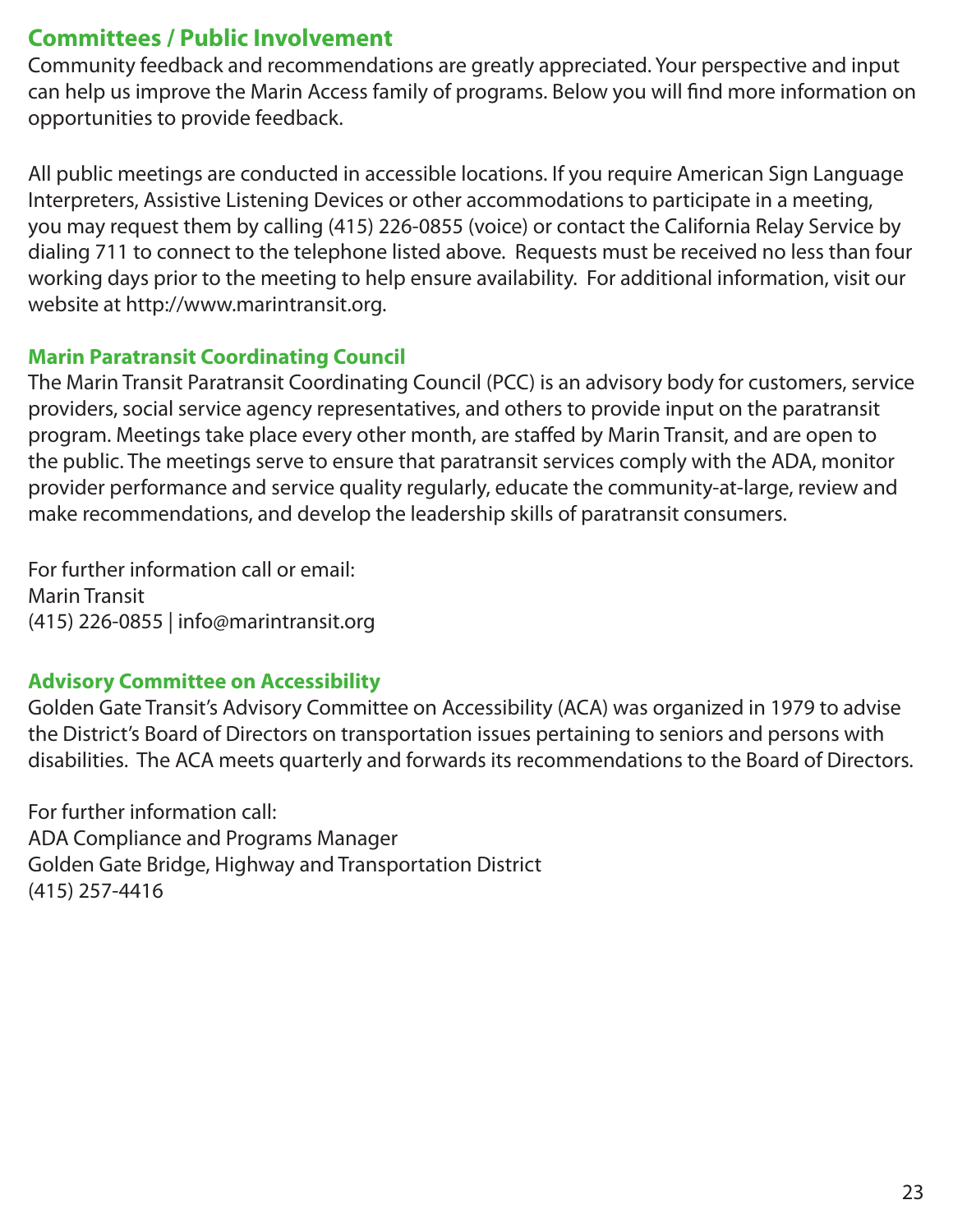# **Title VI: Civil Rights Act of 1964 (Non-Discrimination Policy)**

#### **Marin Transit's Title VI Policy Statement**

Marin Transit grants all citizens equal access to its transportation services. Marin Transit is committed to ensuring that no person is excluded from participation in, or denied the benefits of its services on the basis of race, color, or national origin as protected by Title VI of the Civil Rights Act of 1964, as amended ("Title VI").

Any person who believes she or he has been aggrieved by any unlawful discriminatory practice under Title VI may file a complaint. For more information on Marin Transit's civil rights program and the procedures to file a complaint, contact (415) 226-0855 or TDD 711, email info@marintransit.org or visit our offices at 711 Grand Avenue, Suite 110, San Rafael, CA 94901.

If information is needed in another language, contact Marin Transit at (415) 226-0855.

Marin Transit otorga a todos los ciudadanos la igualdad de acceso a sus servicios de transporte. Marin Transit tiene el compromiso de garantizar que ninguna persona sea excluida de participar o que se le nieguen los beneficios de sus servicios sobre la base de raza, color u origen nacional, según se proteja por el Título VI de la Ley de Derechos Civiles de 1964, y sus enmiendas ("Título VI").

Toda persona que crea que ha sido perjudicada por cualquier práctica discriminatoria ilegal conforme al Título VI puede presentar una queja. Para obtener más información sobre el programa de derechos civiles de Marin Transit y los procedimientos para presentar una queja, comuníquese al (415) 226-0855 o TDD 711, envíe un correo electrónico a info@marintransit.org o visite nuestras oficinas en 711 Grand Avenue, Suite 110, San Rafael, CA 94901. Para obtener más información, visite www.marintransit.org

Si se necesita información en otro idioma, póngase en contacto con Marin Transit al (415) 226- 0855.

Marin Transit's Title VI policy is posted at its administrative offices, at major transit hubs located in San Rafael, Marin City, and Novato, and on Marin Transit vehicles.

#### **Additional Information**

Members of the public can request additional information on Marin Transit's non-discrimination obligations or a copy of "Marin Transit Title VI Policy Statement and Report" by contacting:

Civil Rights Officer, Marin Transit 711 Grand Ave, Suite 110 San Rafael CA 94901 415-226-0855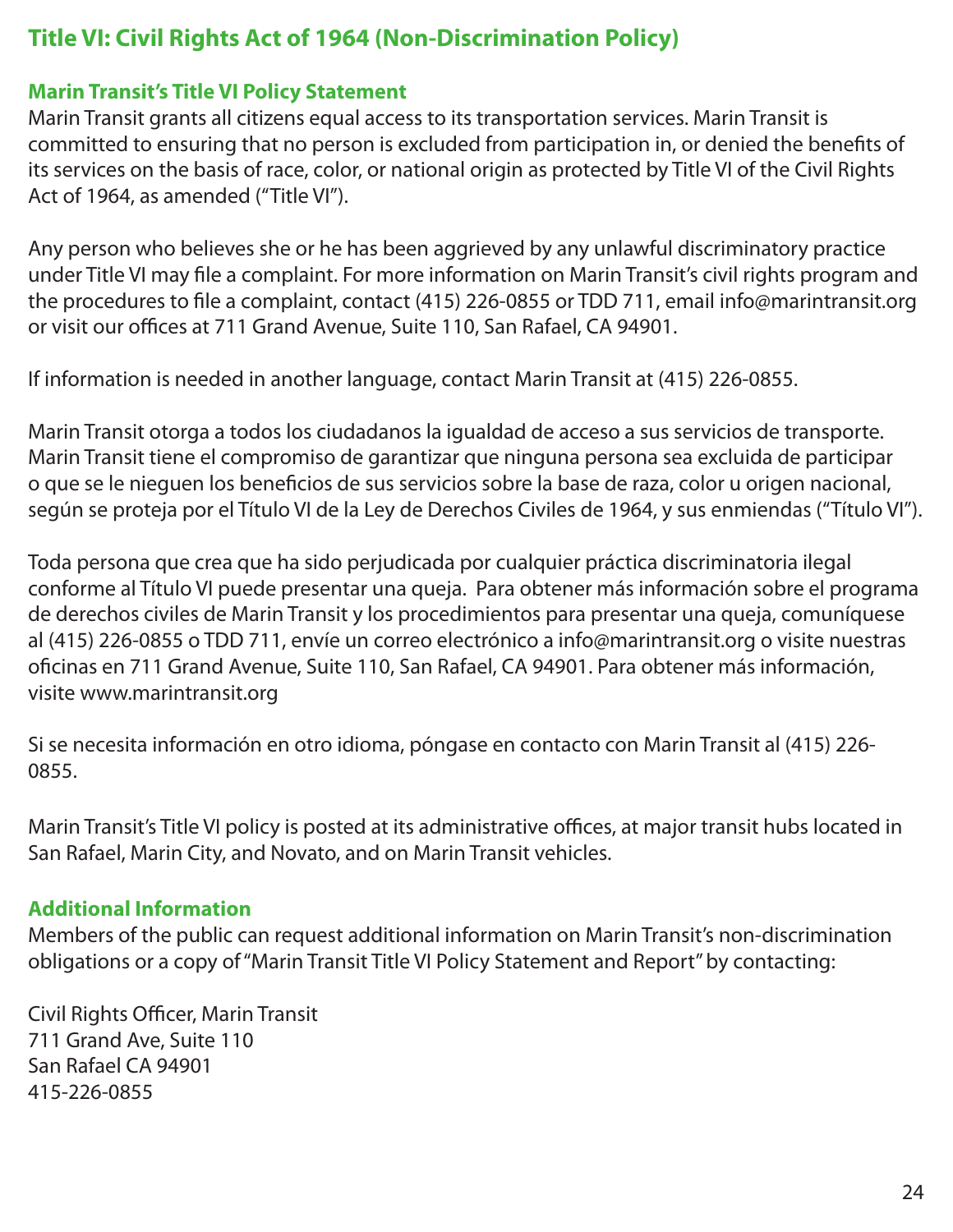#### **Complaint Process**

If you believe that you have received discriminatory treatment by Marin Transit on the basis of your race, color, or national origin, you have the right to file a complaint with the Civil Rights Officer. The complaint must be filed no later than 180 calendar days of the alleged discriminatory incident. This document and the Title VI complaint form are available here.

Si usted cree que ha recibido un trato discriminatorio por Marin Transit sobre la base de su raza, color u origen nacional, usted tiene el derecho de presentar una queja con el Oficial de Derechos Civiles. La queja debe ser presentada a más tardar 180 días calendario después del supuesto incidente discriminatorio alegado. Este documento y el formulario de queja del Título VI están disponibles aquí.

Los documentos que describen la Declaración de la Política conforme al Título VI y los Procedimientos de Queja de Marin Transit se pueden traducir al español bajo solicitud. Por favor llame al (415) 226-0855 o TDD 711.

The preferred method is to file your complaint in writing using the Title VI Complaint Form, and send it to:

Civil Rights Officer, Marin Transit 711 Grand Avenue, Suite 110 San Rafael, CA 94901

Verbal complaints will be accepted and transcribed by the Civil Rights Officer. To make a verbal complaint, call (415) 226-0855 or TDD 711.

You also have the right to file a complaint with an external entity such as the Department of Transportation (DOT), a federal or state agency, or a federal or state court. Should a complaint be filed with Marin Transit and an external entity simultaneously, the external complaint shall supersede Marin Transit complaint and Marin Transit's complaint procedures will be suspended pending the external entity's findings.

The Marin Transit Civil Rights Officer will review and investigate all Title VI complaints that are complete. Once the complaint is received, Marin Transit will review it to determine if our office has jurisdiction. The complainant will receive an acknowledgement letter informing her/him whether the complaint will be investigated by our office. Reasonable measures will be undertaken to preserve any information that is confidential. The investigation may include a review of all relevant documents, practices and procedures as well as discussion(s) of the complaint with all affected parties to determine the nature of the problem. The investigation will be conducted and generally completed within 60 days of receipt of a formal complaint.

25 Based on the information received, an investigation report will be prepared by the Civil Rights Officer for submittal to the Marin Transit General Manager. On behalf of the General Manager, the Civil Rights Officer will issue one of two letters to the complainant: a closure letter or a Letter of Finding. A closure letter summarizes the allegations and states that there was not a Title VI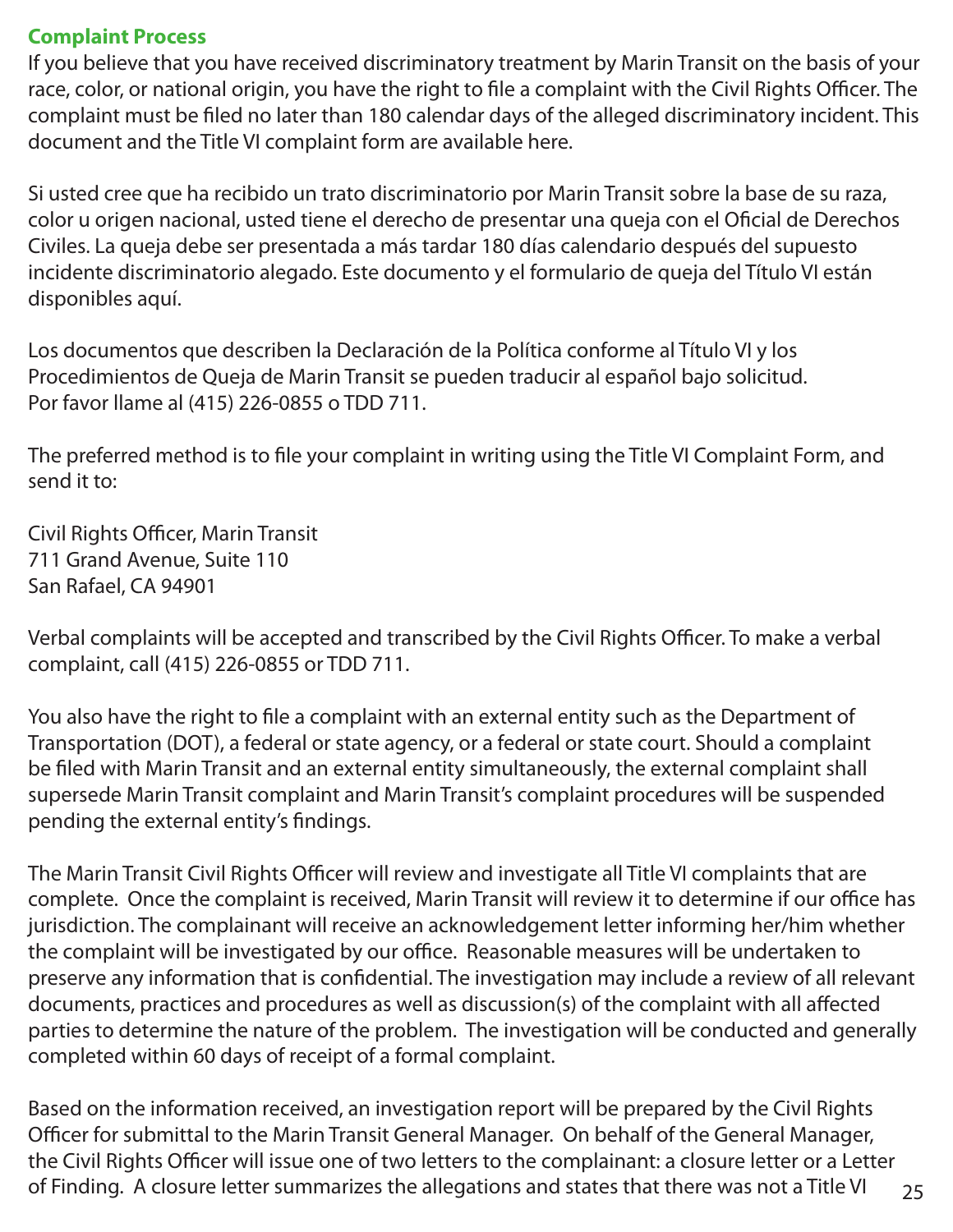violation and that the case will be closedA Letter of Finding summarizes the allegations and the interviews regarding the alleged incident, and explains whether any disciplinary action, additional training of the staff member or other action will occur. Parties will have 14 calendar days from the date of the outcome letter to appeal. If the complainant wishes to appeal the decision, he or she may appeal directly to the United States Department of Transportation, the Equal Employment Opportunity Commission or the California Department of Fair Employment and Housing, as appropriate.

A person may also file a complaint directly with the Federal Transit Administration, at FTA Office of Civil Rights, 1200 New Jersey Avenue SE, Washington, DC 20590. Investigation Procedures

The Civil Rights Officer will maintain a log of Title VI complaints received that shall include the date the complaint was filed, a summary of the allegations, the status of the complaint, and actions taken by Marin Transit in response to the complaint.

If requested, documents describing Marin Transit's Title VI Policy Statement and Complaint Procedures can be translated into languages other than English.

Los documentos que describen la Declaración de la Política conforme al Título VI y los Procedimientos de Queja de Marin Transit se pueden traducir al español bajo solicitud. Por favor llame al (415) 226-0855 o TDD 711.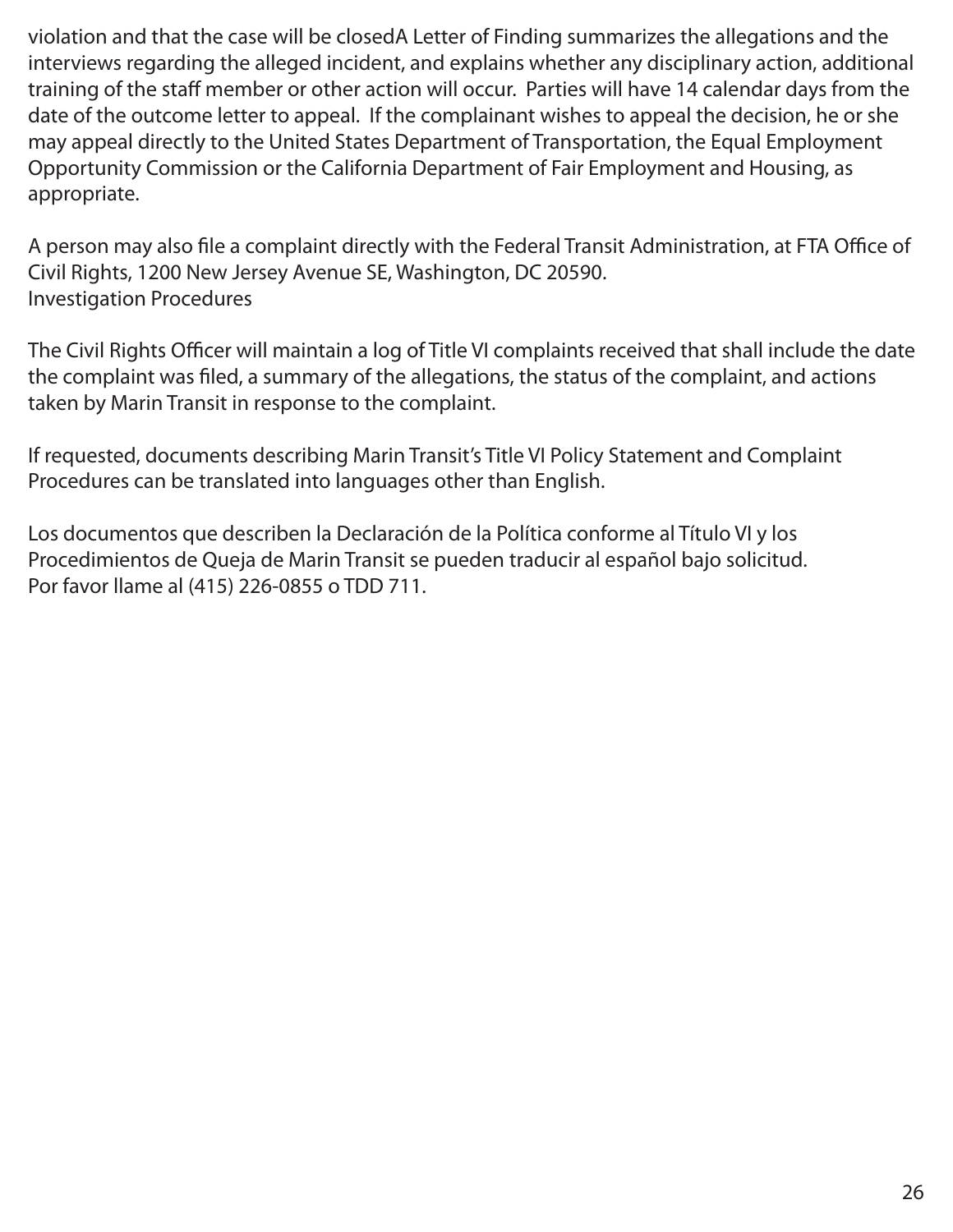# **Americans with Disabilities Act Complaint Procedure and Designation of Coordinator**

Pursuant to the regulations of the United States Department of Justice, which require the designation of an Americans with Disabilities Act (ADA) or Disability Access Coordinator, the General Manager for the Marin County Transit District shall be responsible for and designate qualified staff as the ADA and/or Disability Access Coordinator (DAC) who will administer the processing of all complaints or grievances as well as coordinate Marin Transit's overall efforts to comply with and carry out its responsibilities under the Act. The DAC shall also administer all complaints brought pursuant to Title 24, California Code of Regulations, concerning both privately and publicly funded accommodations.

All complaints or grievances shall be in writing on a form designated and contain information about the alleged violation or discrimination including name, address, phone number of complainant and location, date, and description of the problem. Anonymous complaints or grievances will not be taken. Complaints or grievances will, to the greatest extent possible (see Evidence Code 1040), be kept confidential unless ordered released by a court of competent jurisdiction. Alternative means of filing complaints or grievances may be registered by phone, email (confidentiality cannot be assured), letter, personal interview, or tape recording for persons with a disability upon request.

The complaint should be submitted by the complainant or his/her designee as soon as possible but no later than 60 calendar days after the alleged violation or discriminatory act to the DAC at the below location or by phone at (415) 226-0855.

Disability Access Coordinator, Marin Transit 711 Grand Avenue, Suite 110 San Rafael, CA 94901

If the complaint is about building or facility inaccessibility, the Disability Access Coordinator will forward the complaint within 7 calendar days to Marin Transit District's Capital Programs Division for investigation and will formally acknowledge receipt of the complaint to the complainant ("See the Enforcement Procedure for Marin County Transit District, California Disabled Access Regulations"). Note: Any unauthorized deviation from such regulations or building standards shall be rectified by full compliance within 90 days after discovery of the deviation. For all other complaints or grievances, within 30 calendar days after receipt of the complaint or grievance, the DAC will contact the complainant to discuss the complaint or grievance and the possible resolutions. Within 30 calendar days of the contact, the DAC will respond in writing and, where appropriate, in a reasonable format accessible to the complainant. The response will explain the position of Marin Transit and offer options for substantive and reasonable resolution of the complaint or grievance.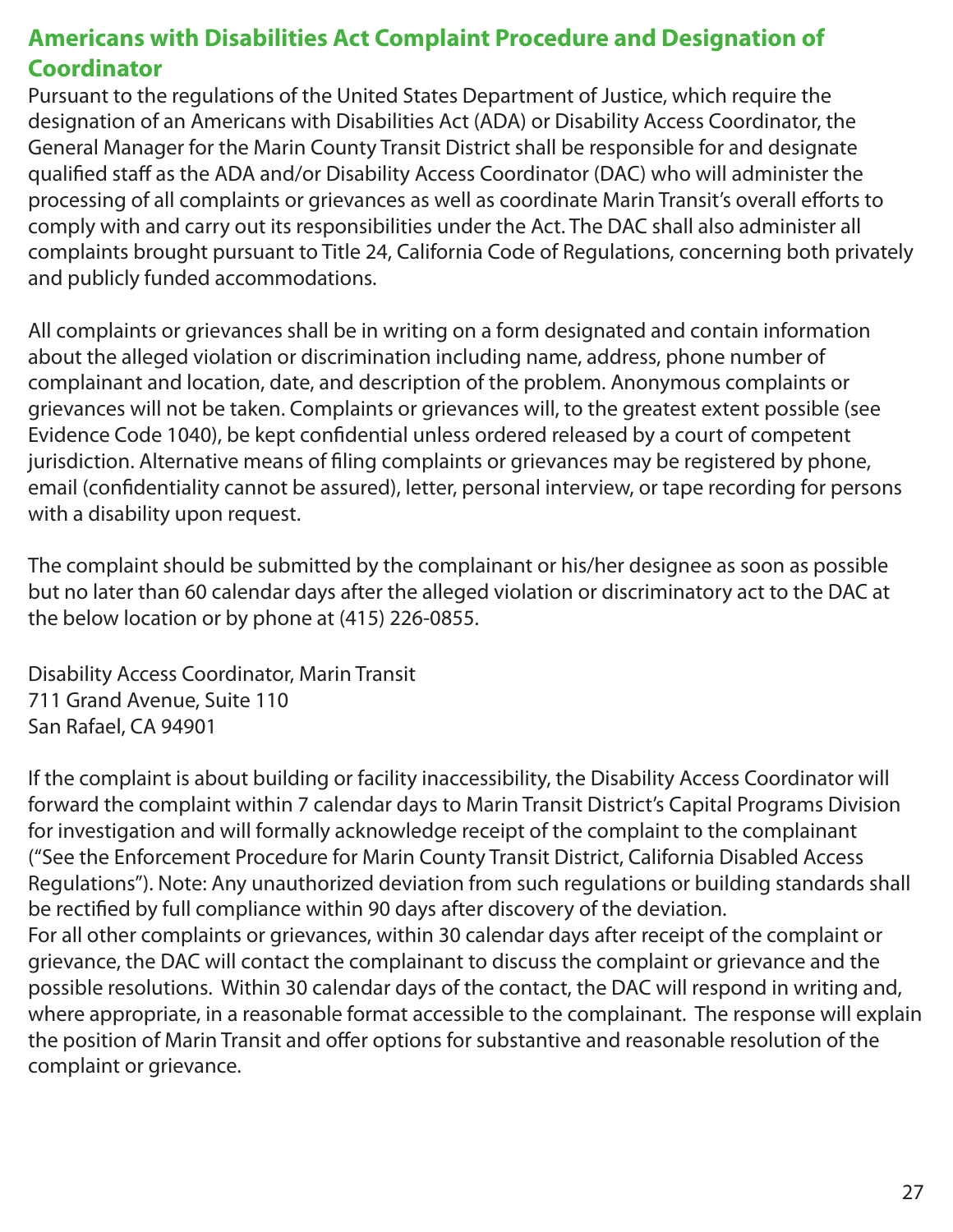If the response by the DAC does not satisfactorily resolve the issue, the decision may be appealed within 30 calendar days after receipt of the response to the General Manager or his/her designee. Within 30 calendar days after receipt of the appeal, the General Manager or his/her designee will contact the complainant to discuss the complaint or grievance and possible resolutions. Within 30 calendar days of this contact, the General Manager will respond in writing and, where appropriate, in a reasonable format accessible to the complainant, with a final resolution of the complaint or grievance.

Every reasonable attempt will be made by Marin Transit to remedy the disability complaints or grievances in a timely manner subject to staff and budget constraints.

If any Title 24 Building Code or ADA complaint or grievance resides under the jurisdiction of another public entity, the complainant will be notified that Marin Transit lacks said jurisdiction.